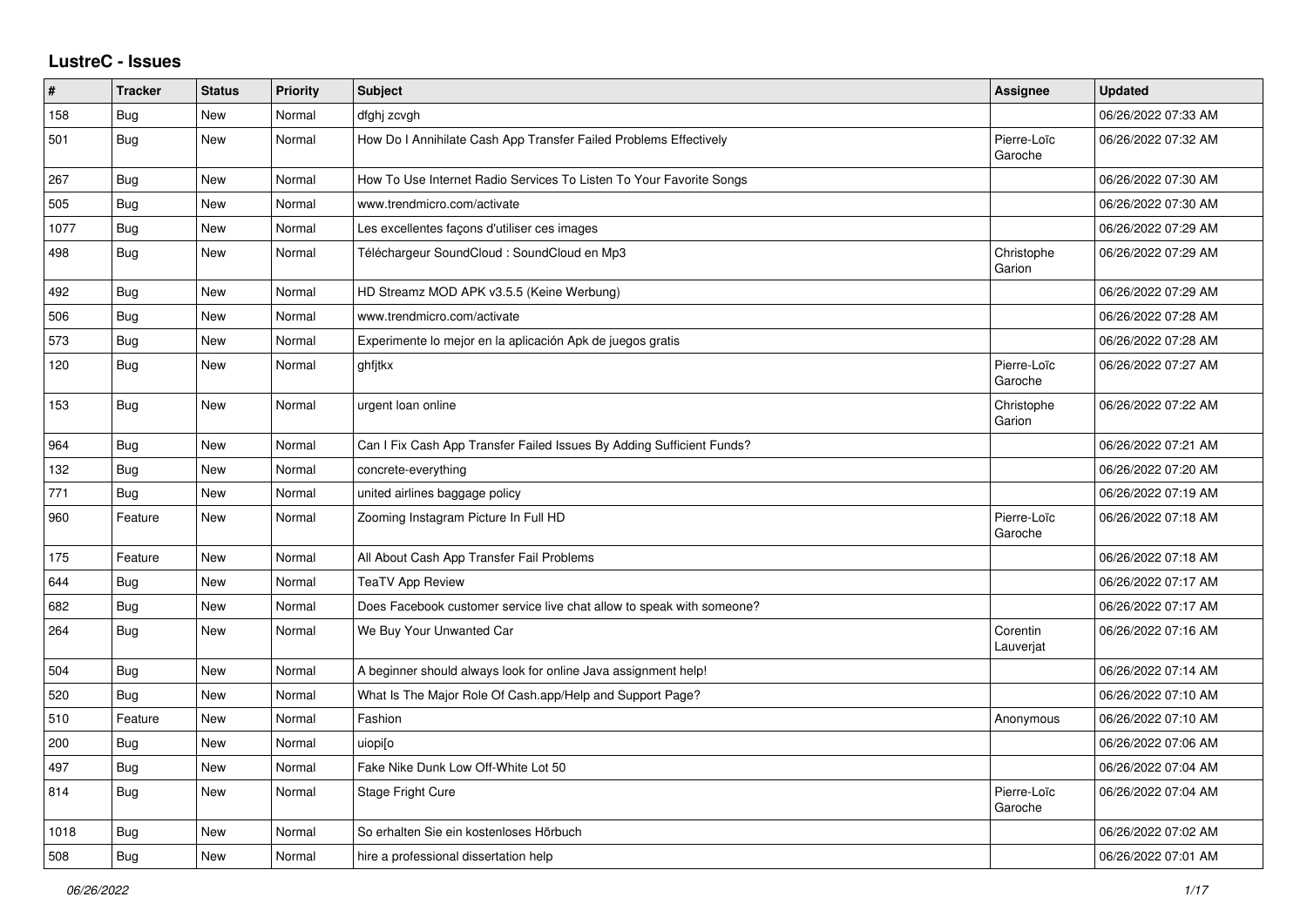| #   | <b>Tracker</b> | <b>Status</b> | <b>Priority</b> | Subject                                                                                                                                      | <b>Assignee</b>        | <b>Updated</b>      |
|-----|----------------|---------------|-----------------|----------------------------------------------------------------------------------------------------------------------------------------------|------------------------|---------------------|
| 523 | <b>Bug</b>     | New           | Normal          | What Is The Right Google Account Recovery Aid To Regain Account Access?                                                                      | Pierre-Loïc<br>Garoche | 06/26/2022 06:58 AM |
| 502 | Bug            | <b>New</b>    | Normal          | Les instructions pour définir des sonneries pour iPhone sont simples et faciles à suivre                                                     |                        | 06/26/2022 06:55 AM |
| 275 | <b>Bug</b>     | New           | Normal          | Activate Cash App Card With Or Without QR - Step By Step Guide                                                                               | Pierre-Loïc<br>Garoche | 06/26/2022 06:55 AM |
| 279 | Bug            | New           | High            | What is an essential feature of an internal communications app?                                                                              |                        | 06/26/2022 06:50 AM |
| 628 | <b>Bug</b>     | New           | Normal          | CV reviewing services!                                                                                                                       |                        | 06/26/2022 06:49 AM |
| 269 | Bug            | New           | Normal          | Is there such a site for app design?                                                                                                         | Anonymous              | 06/26/2022 06:46 AM |
| 657 | <b>Bug</b>     | New           | Normal          | Coconut Nutrition Facts And Health Benefits                                                                                                  |                        | 06/26/2022 06:45 AM |
| 627 | Bug            | New           | Normal          | <b>HELO</b>                                                                                                                                  |                        | 06/26/2022 06:42 AM |
| 140 | Bug            | <b>New</b>    | Normal          | sugarbalanceusa                                                                                                                              |                        | 06/26/2022 06:36 AM |
| 258 | <b>Bug</b>     | New           | Normal          | Fake Nike Dunk High AMBUSH Deep Royal                                                                                                        |                        | 06/26/2022 06:33 AM |
| 638 | Bug            | New           | Normal          | Run 3 game                                                                                                                                   |                        | 06/26/2022 06:31 AM |
| 217 | <b>Bug</b>     | New           | Normal          | How this service matter most?                                                                                                                |                        | 06/26/2022 06:31 AM |
| 141 | Feature        | New           | Normal          | Something about jerry curly                                                                                                                  |                        | 06/26/2022 06:18 AM |
| 718 | Bug            | New           | High            | Solve Complex Accounting Assignments                                                                                                         | Hamza<br>Bourbouh      | 06/26/2022 06:17 AM |
| 728 | <b>Bug</b>     | New           | Normal          | Will Cash App refund money if scammed? Hitches With Optimum Ease                                                                             |                        | 06/26/2022 06:15 AM |
| 517 | Bug            | New           | Normal          | Proficient tips to take help of cash app support professionals:                                                                              |                        | 06/26/2022 06:15 AM |
| 714 | <b>Bug</b>     | New           | Normal          | Cuevana 3 Premium - Enjoy Your Favorite Movies and TV Shows on Your Smart TV                                                                 |                        | 06/26/2022 06:14 AM |
| 503 | Bug            | New           | Normal          | Youtube Premium Apk free download for Android                                                                                                |                        | 06/26/2022 06:14 AM |
| 292 | Bug            | New           | Normal          | Venmo to Cash App Transfer Of Money- Explore Here                                                                                            |                        | 06/26/2022 06:13 AM |
| 567 | Bug            | New           | Normal          | Singapore assignment help                                                                                                                    |                        | 06/26/2022 06:04 AM |
| 281 | Feature        | New           | Normal          | what are the types of Ringtones?                                                                                                             | Anonymous              | 06/26/2022 06:00 AM |
| 977 | Bug            | New           | Normal          | Fans of the Old Country will like this book.                                                                                                 |                        | 06/26/2022 05:54 AM |
| 572 | Feature        | New           | Normal          | New features of WhatsApp Plus on Android phones                                                                                              | Pierre-Loïc<br>Garoche | 06/26/2022 05:54 AM |
| 499 | Feature        | New           | Normal          | Discover The Premium Features Of Spotify Mod Apk                                                                                             |                        | 06/26/2022 05:52 AM |
| 76  | Bug            | New           | Normal          | Import error: Load error: imported node real_to_int declared in a regular Lustre file. File "include/conv.lusi", line 1,<br>characters 0-64: |                        | 06/26/2022 05:52 AM |
| 493 | Feature        | New           | High            | chainsaw dance                                                                                                                               |                        | 06/26/2022 05:43 AM |
| 609 | Bug            | New           | High            | Online Trusted Medicine Store in US for Health - Genericmedsupply                                                                            |                        | 06/26/2022 05:43 AM |
| 665 | Feature        | New           | Normal          | Look for a dedicated help with finance assignment                                                                                            |                        | 06/26/2022 05:42 AM |
| 990 | <b>Bug</b>     | New           | Normal          | <b>Mushrooms</b>                                                                                                                             |                        | 06/26/2022 05:41 AM |
| 282 | Bug            | New           | Normal          | Activate Cash App Card: Learn Simple Steps & Fix Errors                                                                                      |                        | 06/26/2022 05:41 AM |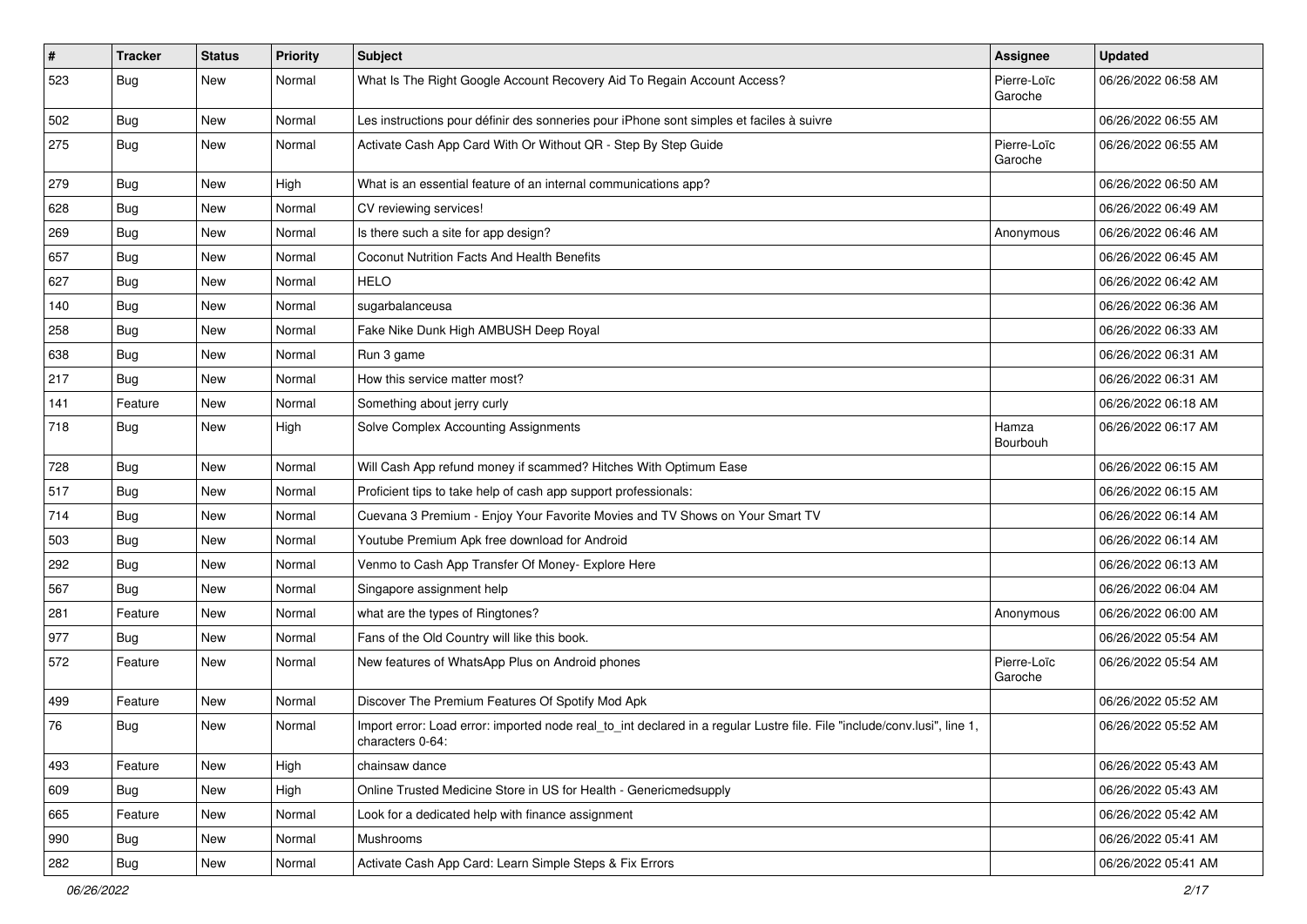| $\sharp$ | <b>Tracker</b> | <b>Status</b> | <b>Priority</b> | <b>Subject</b>                                                              | <b>Assignee</b>        | <b>Updated</b>      |
|----------|----------------|---------------|-----------------|-----------------------------------------------------------------------------|------------------------|---------------------|
| 116      | <b>Bug</b>     | New           | Normal          | aertaeyg                                                                    |                        | 06/26/2022 05:38 AM |
| 481      | <b>Bug</b>     | New           | Normal          | Nur Online Shop                                                             |                        | 06/26/2022 05:37 AM |
| 198      | <b>Bug</b>     | New           | Normal          | DR. RECKEWEG R42 (HAEMOVENIN) (22ML)                                        |                        | 06/26/2022 05:31 AM |
| 251      | <b>Bug</b>     | New           | Normal          | All About Cash App Transfer Fail Problems                                   | Pierre-Loïc<br>Garoche | 06/26/2022 05:30 AM |
| 312      | <b>Bug</b>     | New           | Normal          | Stain Protection Services in Virginia Beach VA                              |                        | 06/26/2022 05:26 AM |
| 772      | <b>Bug</b>     | New           | Normal          | united airlines baggage policy                                              |                        | 06/26/2022 05:25 AM |
| 639      | Bug            | New           | Normal          | thong tin chinh xac                                                         |                        | 06/26/2022 05:25 AM |
| 569      | <b>Bug</b>     | New           | Normal          | What is the incoming and outgoing mail server for Outlook IMAP settings?    | Pierre-Loïc<br>Garoche | 06/26/2022 05:23 AM |
| 946      | Bug            | New           | Normal          | What is Plex and Is Plex Legal?                                             |                        | 06/26/2022 05:23 AM |
| 289      | Bug            | New           | Normal          | Recover Yahoo Mail Forgotten Password - Explore Kanata Chinese              |                        | 06/26/2022 05:21 AM |
| 211      | Bug            | New           | Normal          | Problem in Cash App rebate? Call Cash App customer service number for help. |                        | 06/26/2022 05:19 AM |
| 507      | <b>Bug</b>     | New           | Normal          | central.bitdefender.com                                                     |                        | 06/26/2022 05:19 AM |
| 486      | <b>Bug</b>     | New           | Low             | <b>HP Wireless Printer Setup</b>                                            | Anonymous              | 06/26/2022 05:13 AM |
| 128      | Bug            | New           | Normal          | dfgbd                                                                       |                        | 06/26/2022 05:07 AM |
| 465      | Bug            | New           | Normal          | Carpet Cleaning Westchester MA                                              |                        | 06/26/2022 05:07 AM |
| 169      | Bug            | New           | Normal          | CV Maker - UAE CV Writing Agency                                            |                        | 06/26/2022 05:06 AM |
| 514      | <b>Bug</b>     | New           | Normal          | Trans-Caribbean                                                             |                        | 06/26/2022 05:03 AM |
| 228      | Bug            | New           | Normal          | Why Does Cash App Transaction Failed? - Here Is the Answer                  |                        | 06/26/2022 05:02 AM |
| 519      | <b>Bug</b>     | New           | Normal          | Are you finding online UK Assignment writers?                               |                        | 06/26/2022 05:02 AM |
| 530      | <b>Bug</b>     | New           | Normal          | Cheap Assignment Writing Service UK                                         | Anonymous              | 06/26/2022 05:01 AM |
| 717      | <b>Bug</b>     | New           | Normal          | Disney Plus Apk - Watch Movies and TV Shows on Your Device                  |                        | 06/26/2022 04:56 AM |
| 592      | <b>Bug</b>     | New           | Normal          | Deezer Premium APK - Baixe músicas de qualquer lugar do mundo de graça      |                        | 06/26/2022 04:56 AM |
| 680      | Feature        | New           | Normal          | Word Jewels 2                                                               |                        | 06/26/2022 04:55 AM |
| 541      | Bug            | New           | Normal          | How to fix the cash app payment failed errors?                              |                        | 06/26/2022 04:50 AM |
| 582      | <b>Bug</b>     | New           | Normal          | Cash App Won't Let Me Send Money If There Is A Low Balance Available        | Pierre-Loïc<br>Garoche | 06/26/2022 04:47 AM |
| 188      | Bug            | New           | Normal          | Why are university students buying assignments online?                      | Pierre-Loïc<br>Garoche | 06/26/2022 04:47 AM |
| 248      | Bug            | New           | Normal          | Mobile ringtones and attractiveness ringtones                               |                        | 06/26/2022 04:39 AM |
| 92       | Bug            | New           | High            | expression should have been normalized in EMF backend                       | Pierre-Loïc<br>Garoche | 06/26/2022 04:37 AM |
| 525      | Bug            | New           | Normal          | If you don't have a QR code: How to activate cash app card in app           |                        | 06/26/2022 04:37 AM |
| 686      | <b>Bug</b>     | New           | Normal          | Welcome To The Most Demandable Mahipalpur Escorts Agency                    |                        | 06/26/2022 04:37 AM |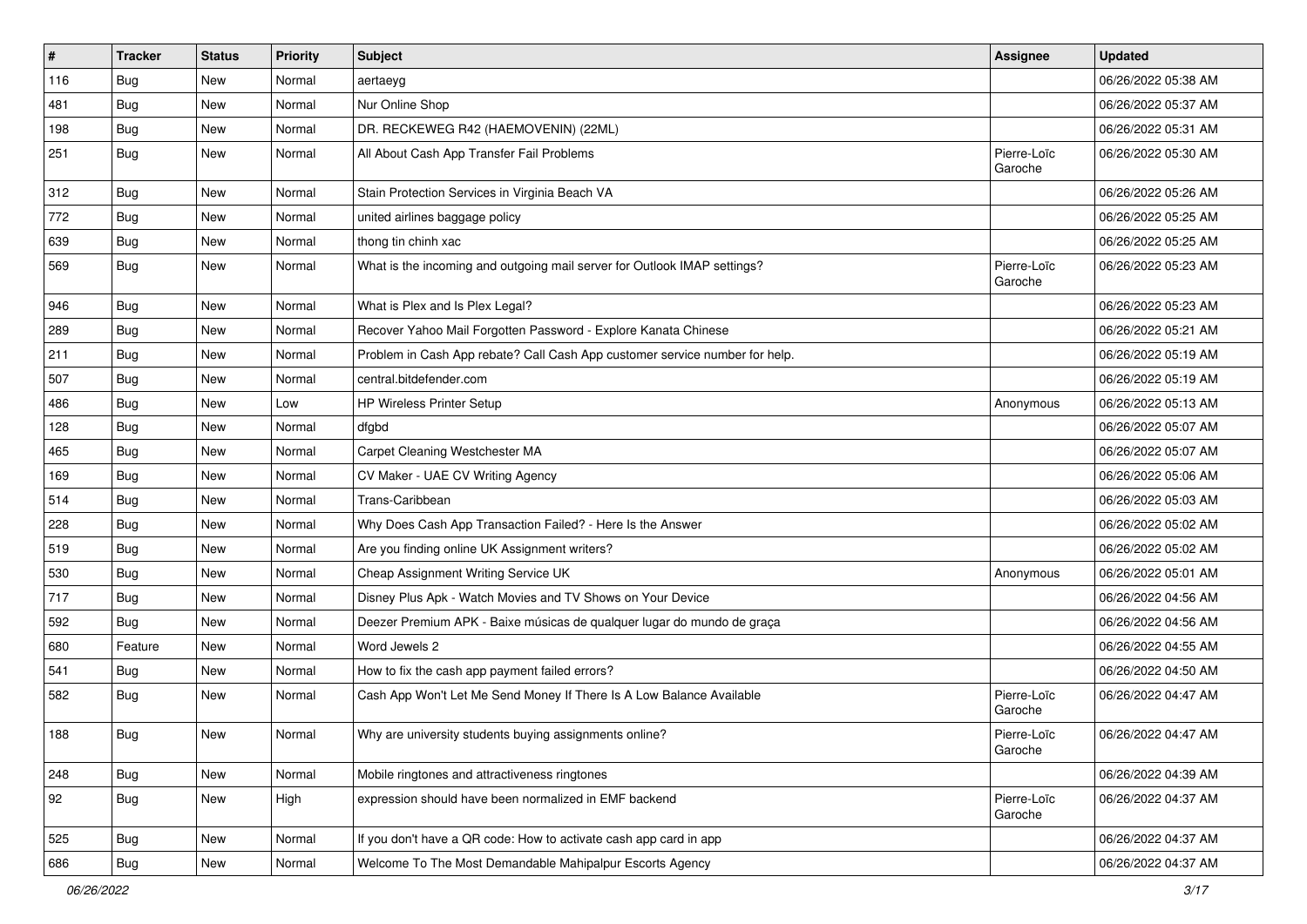| $\vert$ # | <b>Tracker</b> | <b>Status</b> | Priority | <b>Subject</b>                                                                | Assignee               | <b>Updated</b>      |
|-----------|----------------|---------------|----------|-------------------------------------------------------------------------------|------------------------|---------------------|
| 950       | Bug            | New           | Normal   | ij.start canon                                                                |                        | 06/26/2022 04:35 AM |
| 310       | <b>Bug</b>     | <b>New</b>    | Normal   | Mattress Cleaning Services in Virginia Beach VA                               |                        | 06/26/2022 04:33 AM |
| 597       | Bug            | New           | Normal   | Universo s / f Download                                                       |                        | 06/26/2022 04:29 AM |
| 478       | Feature        | New           | Normal   | Is it safe to install third-party WhatsApp GB?                                |                        | 06/26/2022 04:27 AM |
| 495       | Bug            | New           | Normal   | Twitch Clip Downloader Download Twitch Clips Online 2021                      |                        | 06/26/2022 04:26 AM |
| 197       | <b>Bug</b>     | New           | Normal   | SBL JABORANDI PLUS HAIR OIL - COMPLETE SCALP CARE (100ML)                     |                        | 06/26/2022 04:26 AM |
| 194       | <b>Bug</b>     | New           | Normal   | lace closure wigs                                                             |                        | 06/26/2022 04:24 AM |
| 487       | Bug            | New           | Normal   | Cheap Fake Dunks                                                              |                        | 06/26/2022 04:23 AM |
| 521       | Feature        | New           | Normal   | Check out the Cash app Card balance for an overdraft.                         | Pierre-Loïc<br>Garoche | 06/26/2022 04:22 AM |
| 219       | <b>Bug</b>     | New           | Normal   | Free Ringtones for Cell Phones.                                               |                        | 06/26/2022 04:20 AM |
| 476       | Feature        | New           | High     | <b>American Airlines Reservations</b>                                         |                        | 06/26/2022 04:14 AM |
| 829       | <b>Bug</b>     | New           | Normal   | Write My Dissertation For Me UK                                               | Pierre-Loïc<br>Garoche | 06/26/2022 04:13 AM |
| 119       | <b>Bug</b>     | New           | Normal   | klhjigyu                                                                      |                        | 06/26/2022 04:13 AM |
| 935       | Bug            | New           | Normal   | MovieBox Pro Apk - Watch Movies and TV Shows on Your Android Phone            |                        | 06/26/2022 04:11 AM |
| 157       | <b>Bug</b>     | New           | Normal   | Forget cash app pin                                                           |                        | 06/26/2022 04:01 AM |
| 491       | Feature        | New           | Normal   | Automatically download and paste Reddit wallpapers into Windows               |                        | 06/26/2022 03:59 AM |
| 146       | <b>Bug</b>     | New           | Normal   | bayabais                                                                      |                        | 06/26/2022 03:54 AM |
| 260       | <b>Bug</b>     | New           | Normal   | Web Design Services Near Me                                                   |                        | 06/26/2022 03:50 AM |
| 244       | <b>Bug</b>     | New           | Normal   | Quels sont les avantages des stations de radio en ligne.                      |                        | 06/26/2022 03:48 AM |
| 601       | <b>Bug</b>     | New           | Normal   | Best Essay Writing Service UK                                                 | Pierre-Loïc<br>Garoche | 06/26/2022 03:46 AM |
| 528       | <b>Bug</b>     | New           | Normal   | Korean Mag                                                                    |                        | 06/26/2022 03:41 AM |
| 494       | <b>Bug</b>     | New           | Normal   | <b>Buy Discussion Post</b>                                                    |                        | 06/26/2022 03:40 AM |
| 783       | <b>Bug</b>     | New           | Normal   | How Do I Determine The Reasons And Solutions To Fix Cash App Transfer Failed? |                        | 06/26/2022 03:30 AM |
| 205       | Bug            | New           | Low      | Mens Designer Glasses                                                         |                        | 06/26/2022 03:23 AM |
| 278       | <b>Bug</b>     | New           | Normal   | Cash App Help & Solutions - Here You Will Get Better Assistance               |                        | 06/26/2022 03:20 AM |
| 922       | <b>Bug</b>     | <b>New</b>    | Normal   | Why Is The Need For Assignment Writing Services?                              |                        | 06/26/2022 03:19 AM |
| 180       | Feature        | New           | Normal   | homoeobazaar                                                                  |                        | 06/26/2022 03:11 AM |
| 237       | Feature        | <b>New</b>    | Normal   | HP Printer Assistant Software   Download & Install HP Assistant               |                        | 06/26/2022 03:10 AM |
| 496       | Bug            | New           | Normal   | What is Live NetTV?                                                           |                        | 06/26/2022 03:01 AM |
| 557       | Feature        | New           | Normal   | <b>Business Law Assignment Help</b>                                           |                        | 06/26/2022 03:01 AM |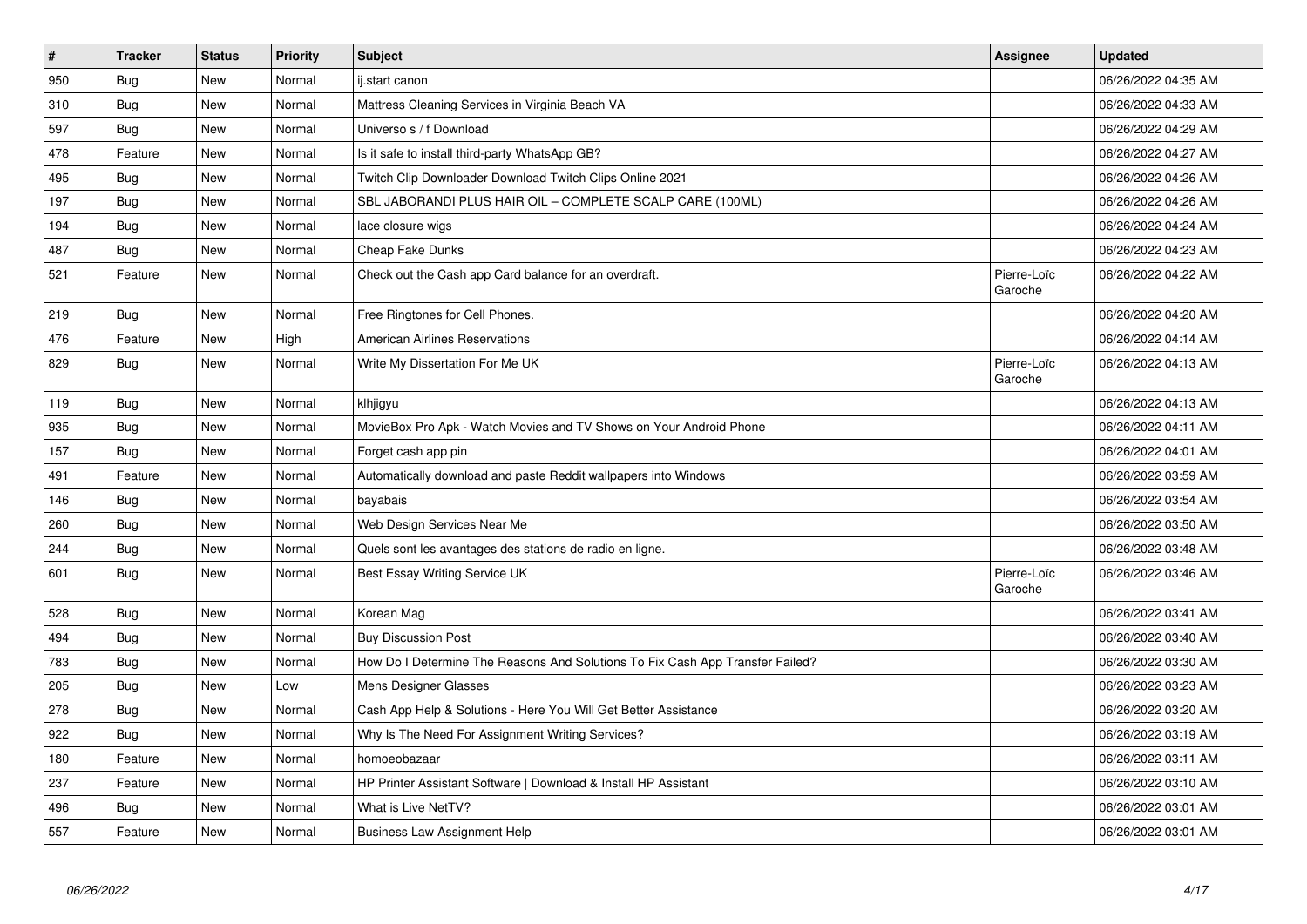| #   | <b>Tracker</b> | <b>Status</b> | <b>Priority</b> | Subject                                                                              | Assignee               | <b>Updated</b>      |
|-----|----------------|---------------|-----------------|--------------------------------------------------------------------------------------|------------------------|---------------------|
| 74  | <b>Bug</b>     | New           | Normal          | const is not supported inside contract                                               | Pierre-Loïc<br>Garoche | 06/26/2022 02:58 AM |
| 779 | Feature        | <b>New</b>    | Normal          | Latest Whatsapp groups for Teens                                                     | Pierre-Loïc<br>Garoche | 06/26/2022 02:43 AM |
| 677 | <b>Bug</b>     | <b>New</b>    | Normal          | Logo Design Services Near Me                                                         |                        | 06/26/2022 02:32 AM |
| 774 | Bug            | New           | Normal          | Follow proper initiatives                                                            |                        | 06/26/2022 02:21 AM |
| 331 | Bug            | New           | Normal          | Water Extraction Services in Norfolk VA                                              |                        | 06/26/2022 02:21 AM |
| 243 | Feature        | New           | Normal          | Reconstruir la pandilla de la mafia en Gangstar Vegas MOD APK                        |                        | 06/26/2022 02:20 AM |
| 512 | <b>Bug</b>     | New           | Normal          | The Importance Of Using Custom Writing Services                                      |                        | 06/26/2022 02:20 AM |
| 621 | <b>Bug</b>     | New           | Normal          | Buy All Modafinil & Armodafinil Tablets @Buy Modafinil US                            |                        | 06/26/2022 02:20 AM |
| 741 | Bug            | New           | Normal          | <b>Blockchain Technology Solutions</b>                                               |                        | 06/26/2022 02:19 AM |
| 136 | Bug            | New           | Normal          | snappow                                                                              |                        | 06/26/2022 02:11 AM |
| 531 | <b>Bug</b>     | New           | Normal          | Cheap Assignment Writing Service UK                                                  | Anonymous              | 06/26/2022 02:05 AM |
| 612 | <b>Bug</b>     | New           | Normal          | <b>Luxury Slingshot Rental</b>                                                       |                        | 06/26/2022 02:02 AM |
| 994 | Feature        | New           | Normal          | Cricut.com/setup                                                                     |                        | 06/26/2022 02:00 AM |
| 333 | <b>Bug</b>     | New           | Normal          | Mold Removal Services in Norfolk VA                                                  |                        | 06/26/2022 02:00 AM |
| 699 | Bug            | New           | Normal          | Would you be able to utilize Cash App Twitch?                                        |                        | 06/26/2022 01:57 AM |
| 705 | <b>Bug</b>     | New           | Normal          | wuxiaworld                                                                           |                        | 06/26/2022 01:53 AM |
| 586 | Bug            | New           | Normal          | Best Modifications For Your Mobile Phone                                             |                        | 06/26/2022 01:51 AM |
| 161 | Bug            | New           | Normal          | dfdrtyuio                                                                            |                        | 06/26/2022 01:46 AM |
| 480 | Bug            | New           | Normal          | Nur Online Shop                                                                      |                        | 06/26/2022 01:32 AM |
| 259 | <b>Bug</b>     | New           | Normal          | call center services                                                                 |                        | 06/26/2022 01:30 AM |
| 542 | Bug            | New           | Normal          | Web N Logo Design                                                                    |                        | 06/26/2022 01:28 AM |
| 820 | <b>Bug</b>     | New           | Normal          | Metal Slug Apk para Android                                                          |                        | 06/26/2022 01:22 AM |
| 554 | <b>Bug</b>     | New           | Normal          | XvideoStudio Video Editor APK Free Download on TechToDown                            |                        | 06/26/2022 01:18 AM |
| 171 | Feature        | New           | Normal          | loan management system                                                               |                        | 06/26/2022 01:13 AM |
| 284 | <b>Bug</b>     | New           | Normal          | All About Cash App Transfer Fail Problems                                            |                        | 06/26/2022 01:07 AM |
| 265 | Bug            | New           | Normal          | 3 Faq's On Downloading To Your Apple Ipod                                            |                        | 06/26/2022 01:07 AM |
| 181 | Bug            | New           | Normal          | <b>Healthcare Custom Writing Services</b>                                            |                        | 06/26/2022 01:07 AM |
| 931 | Feature        | New           | High            | Situs Judi Slot Online apel888                                                       | Pierre-Loïc<br>Garoche | 06/26/2022 01:07 AM |
| 352 | Bug            | New           | Normal          | Tile & Grout Cleaning Services in Chesapeake VA                                      |                        | 06/26/2022 01:05 AM |
| 500 | <b>Bug</b>     | New           | Normal          | Simply contact the technical team, to find the solution to cash app refund problems. | Pierre-Loïc<br>Garoche | 06/26/2022 01:02 AM |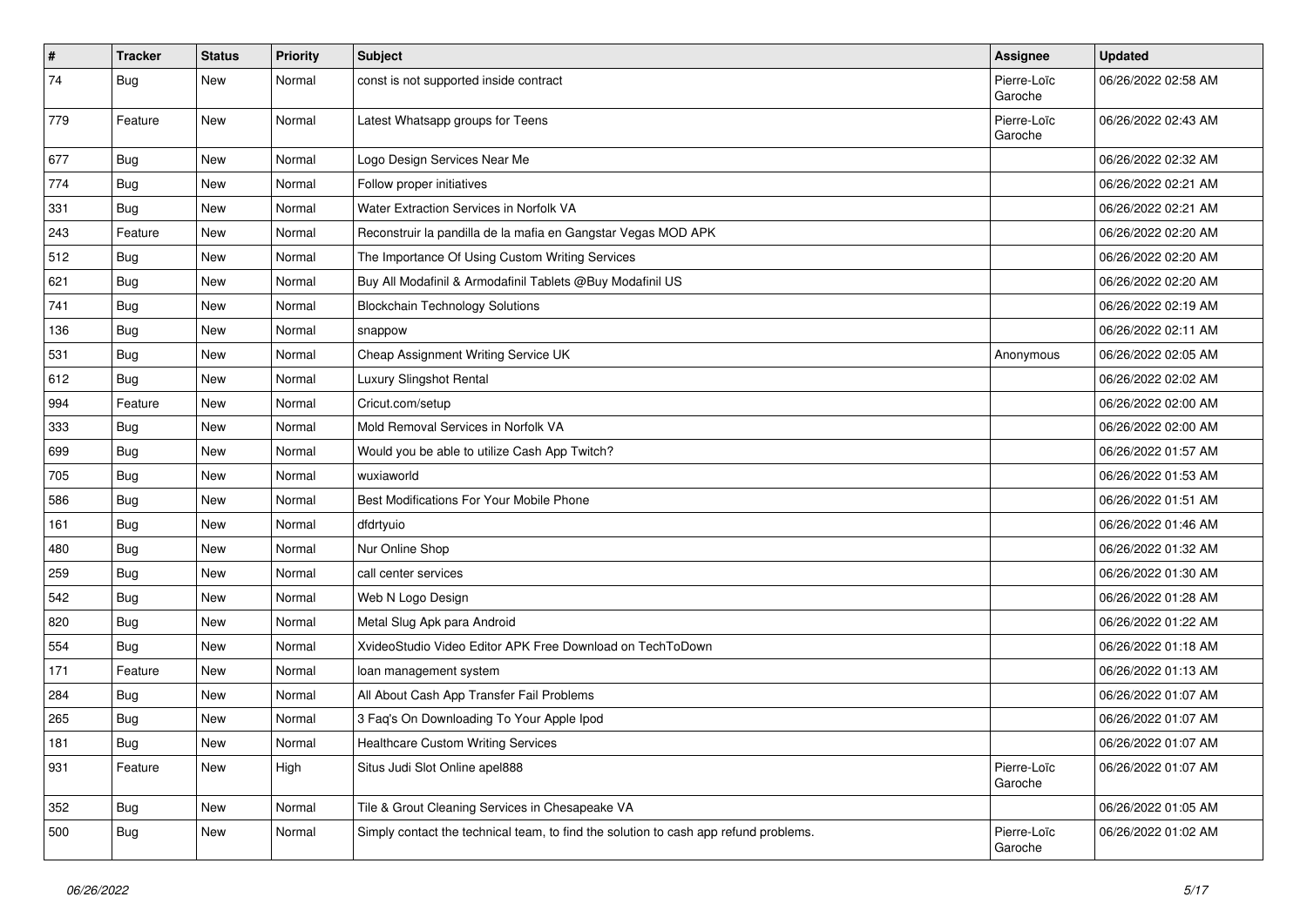| $\vert$ # | <b>Tracker</b> | <b>Status</b> | <b>Priority</b> | Subject                                                                                | <b>Assignee</b>        | <b>Updated</b>      |
|-----------|----------------|---------------|-----------------|----------------------------------------------------------------------------------------|------------------------|---------------------|
| 659       | Bug            | New           | Normal          | Olive Oil Properties And Health Benefits                                               |                        | 06/26/2022 12:59 AM |
| 650       | Bug            | New           | Normal          | <b>Cherries Health Benefits</b>                                                        |                        | 06/26/2022 12:57 AM |
| 202       | <b>Bug</b>     | New           | Normal          | blonde wig                                                                             |                        | 06/26/2022 12:52 AM |
| 261       | <b>Bug</b>     | New           | Normal          | Ringtone Downloads - Easy Ways Come Up With Your Own Ringtones                         |                        | 06/26/2022 12:47 AM |
| 618       | <b>Bug</b>     | New           | Normal          | Buy Steroids Online with OurMedicnes.com   Best Quality Steroids                       |                        | 06/26/2022 12:42 AM |
| 671       | Bug            | New           | Normal          | Hot games                                                                              | Pierre-Loïc<br>Garoche | 06/26/2022 12:40 AM |
| 201       | Bug            | New           | Normal          | closure wig                                                                            |                        | 06/26/2022 12:37 AM |
| 587       | <b>Bug</b>     | New           | Normal          | Why Picsart Pro Offers Great Features                                                  |                        | 06/26/2022 12:18 AM |
| 255       | Feature        | New           | Normal          | best doctor for psoriasis                                                              |                        | 06/26/2022 12:17 AM |
| 602       | Bug            | New           | Normal          | Best Essay Writing Service UK                                                          | Pierre-Loïc<br>Garoche | 06/26/2022 12:16 AM |
| 563       | Bug            | New           | Normal          | Understanding the Difference Between Free and Paid Mod Apks                            |                        | 06/26/2022 12:15 AM |
| 708       | Bug            | New           | Normal          | Efficient ways to proceed with the cash app dispute process?                           |                        | 06/26/2022 12:08 AM |
| 648       | Feature        | New           | Normal          | <b>Plum Health Benefits</b>                                                            |                        | 06/26/2022 12:08 AM |
| 630       | <b>Bug</b>     | New           | Normal          | How Can I Load Cash App Card at Walmart straight away?                                 |                        | 06/26/2022 12:04 AM |
| 635       | <b>Bug</b>     | New           | Normal          | Buy Steroids Online with OurMedicnes.com   Best Quality Steroids                       |                        | 06/26/2022 12:01 AM |
| 968       | Feature        | New           | Normal          | watch nfl online free live streaming                                                   |                        | 06/25/2022 11:52 PM |
| 558       | Feature        | New           | Normal          | <b>Stunning Classic Sofas</b>                                                          |                        | 06/25/2022 11:46 PM |
| 214       | Feature        | New           | Normal          | Five Christmas Apps For Apple Users                                                    |                        | 06/25/2022 11:45 PM |
| 666       | <b>Bug</b>     | New           | Normal          | 470+ pages à colorier de Noël                                                          |                        | 06/25/2022 11:44 PM |
| 75        | <b>Bug</b>     | New           | Normal          | exception File "checks/algebraicLoop.ml", line 368, characters 16-22: Assertion failed |                        | 06/25/2022 11:42 PM |
| 482       | <b>Bug</b>     | New           | Normal          | <b>Text Window</b>                                                                     |                        | 06/25/2022 11:39 PM |
| 787       | <b>Bug</b>     | New           | Normal          | Assured Assignment Help                                                                |                        | 06/25/2022 11:38 PM |
| 88        | <b>Bug</b>     | New           | Normal          | kind2 output: When for node arguments                                                  | Pierre-Loïc<br>Garoche | 06/25/2022 11:31 PM |
| 529       | <b>Bug</b>     | New           | Normal          | Thop TV APK - Free Download for Android                                                |                        | 06/25/2022 11:27 PM |
| 954       | <b>Bug</b>     | New           | Normal          | AZ Screen Recorder Mod                                                                 |                        | 06/25/2022 11:24 PM |
| 673       | Bug            | New           | Normal          | Learn the basics of pixel art - Clear grid                                             |                        | 06/25/2022 11:24 PM |
| 227       | <b>Bug</b>     | New           | Normal          | Cash App Help & Solutions - Here You Will Get Better Assistance                        |                        | 06/25/2022 11:21 PM |
| 583       | <b>Bug</b>     | New           | High            | Need the Cash app customer service phone number?                                       |                        | 06/25/2022 11:18 PM |
| 477       | <b>Bug</b>     | New           | Normal          | What Does Online Coupon Mean?                                                          |                        | 06/25/2022 11:15 PM |
| 168       | Bug            | New           | Normal          | UFC 256 Live Stream Online                                                             |                        | 06/25/2022 11:12 PM |
| 742       | Bug            | New           | Normal          | How Long Does Cash App Support Take To Respond For A Better Support?                   |                        | 06/25/2022 11:00 PM |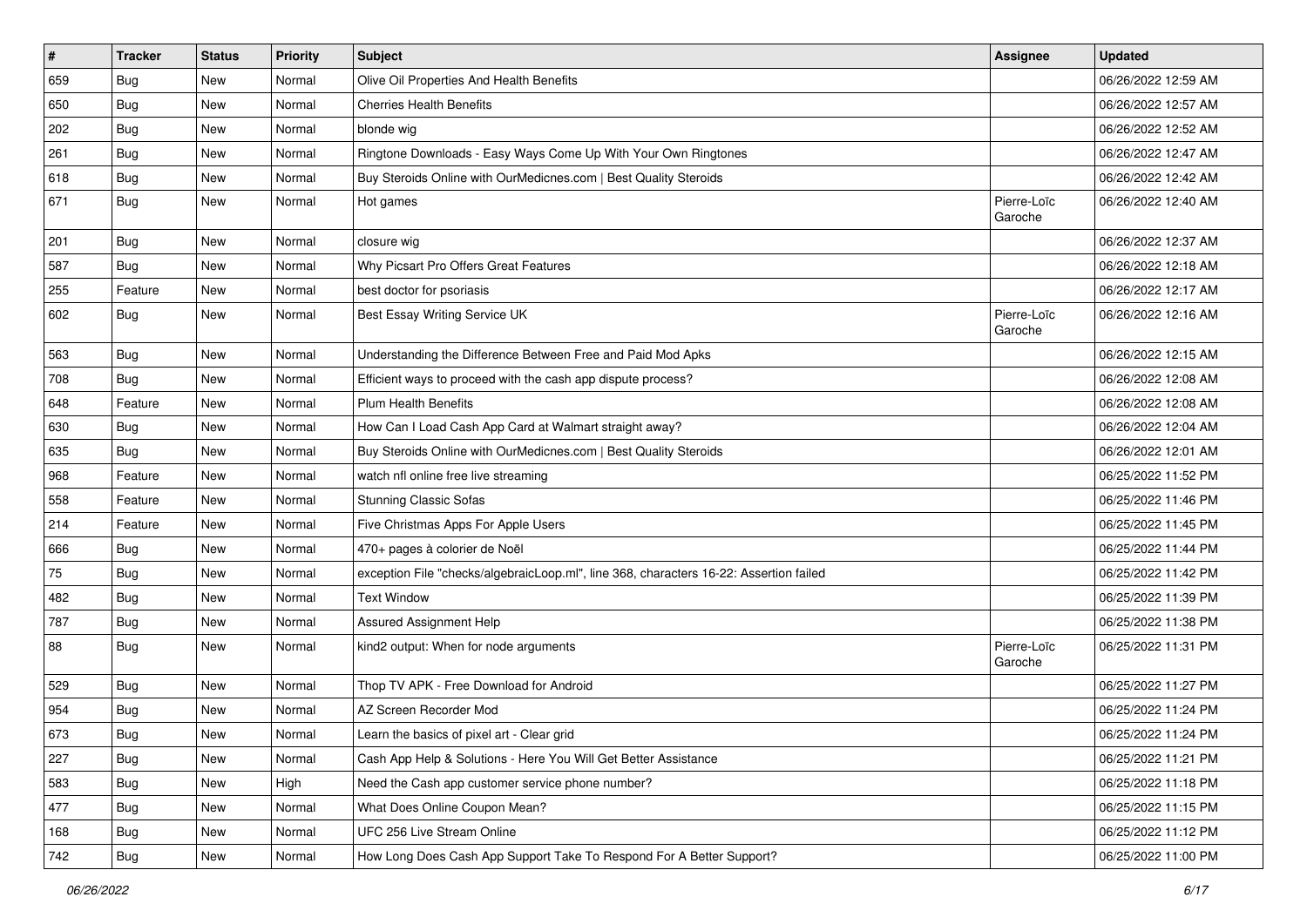| #    | <b>Tracker</b> | <b>Status</b> | <b>Priority</b> | <b>Subject</b>                                                                                          | Assignee               | <b>Updated</b>      |
|------|----------------|---------------|-----------------|---------------------------------------------------------------------------------------------------------|------------------------|---------------------|
| 479  | <b>Bug</b>     | New           | Normal          | Limousine Service Bellevue WA                                                                           |                        | 06/25/2022 10:54 PM |
| 955  | <b>Bug</b>     | New           | Normal          | How Long Does Verification Take On Cash App If You Apply For The Verification?                          | Christophe<br>Garion   | 06/25/2022 10:50 PM |
| 788  | Bug            | New           | Normal          | Intro Maker Mod APK                                                                                     |                        | 06/25/2022 10:48 PM |
| 643  | Bug            | New           | Normal          | Oreo TV Apk Download                                                                                    |                        | 06/25/2022 10:46 PM |
| 380  | Bug            | New           | Normal          | Moving Services in McLean VA                                                                            |                        | 06/25/2022 10:36 PM |
| 536  | <b>Bug</b>     | New           | Normal          | How to check the balance on the cash app card                                                           | Hamza<br>Bourbouh      | 06/25/2022 10:34 PM |
| 63   | Feature        | New           | Normal          | Skip normalization step in mutation generation if it possible                                           | Pierre-Loïc<br>Garoche | 06/25/2022 10:31 PM |
| 763  | Bug            | New           | High            | How to Make a Ringtone on Your iPhone                                                                   |                        | 06/25/2022 10:31 PM |
| 800  | Bug            | New           | Normal          | Who Is an ETL Engineer                                                                                  |                        | 06/25/2022 10:31 PM |
| 1114 | Bug            | New           | Normal          | To control the car, all you must do is click to go left or right and release the button to go straight. |                        | 06/25/2022 10:15 PM |
| 649  | Feature        | New           | Normal          | Pear Health Benefits                                                                                    |                        | 06/25/2022 10:14 PM |
| 189  | Bug            | New           | Normal          | <b>College Biology Writing Services</b>                                                                 |                        | 06/25/2022 10:12 PM |
| 956  | Bug            | New           | Normal          | <b>FNF Free Mods Online</b>                                                                             |                        | 06/25/2022 09:59 PM |
| 546  | Feature        | New           | Normal          | Quickbooks Error                                                                                        |                        | 06/25/2022 09:58 PM |
| 532  | Bug            | New           | Normal          | My Assignment Help                                                                                      |                        | 06/25/2022 09:55 PM |
| 1106 | Bug            | New           | Normal          | How Do I Get Cash App ++ Without Confronting Any Technical Glitches?                                    |                        | 06/25/2022 09:53 PM |
| 216  | Feature        | New           | High            | Barry Keoghan                                                                                           | Pierre-Loïc<br>Garoche | 06/25/2022 09:40 PM |
| 185  | Bug            | New           | Normal          | Non-Plagiarized Research Writing                                                                        |                        | 06/25/2022 09:34 PM |
| 710  | <b>Bug</b>     | New           | Normal          | Take Necessary Assistance If You Are Unable Activate Cash App Card                                      |                        | 06/25/2022 09:26 PM |
| 647  | Feature        | New           | Normal          | <b>Cranberry Health Benefits</b>                                                                        |                        | 06/25/2022 09:21 PM |
| 806  | Feature        | New           | Normal          | Go everywhere thanks to mapquest driving directions                                                     |                        | 06/25/2022 09:13 PM |
| 209  | Bug            | New           | Normal          | Neglect to access old Cash App account considering message notice issue? Contact help.                  |                        | 06/25/2022 09:12 PM |
| 1103 | <b>Bug</b>     | New           | Normal          | Idle game fix bug                                                                                       |                        | 06/25/2022 09:08 PM |
| 139  | Bug            | New           | Normal          | relseo                                                                                                  |                        | 06/25/2022 09:04 PM |
| 979  | <b>Bug</b>     | New           | Normal          | Free Gas Cards for the Unemployed                                                                       |                        | 06/25/2022 09:02 PM |
| 513  | <b>Bug</b>     | New           | Normal          | Unlock cash app account using the easy steps:                                                           | Anonymous              | 06/25/2022 08:56 PM |
| 668  | <b>Bug</b>     | New           | Normal          | Get to know Cash App Refund Process here                                                                |                        | 06/25/2022 08:53 PM |
| 658  | <b>Bug</b>     | New           | Normal          | Watermelon Nutrition Facts And Health Benefits                                                          |                        | 06/25/2022 08:47 PM |
| 488  | <b>Bug</b>     | New           | Normal          | Quick solution to solve cash app dispute by the technical team                                          |                        | 06/25/2022 08:38 PM |
| 731  | <b>Bug</b>     | New           | Normal          | Avail Of Cash App Customer Service If Unable To Down Cash App Mobile App?                               |                        | 06/25/2022 08:36 PM |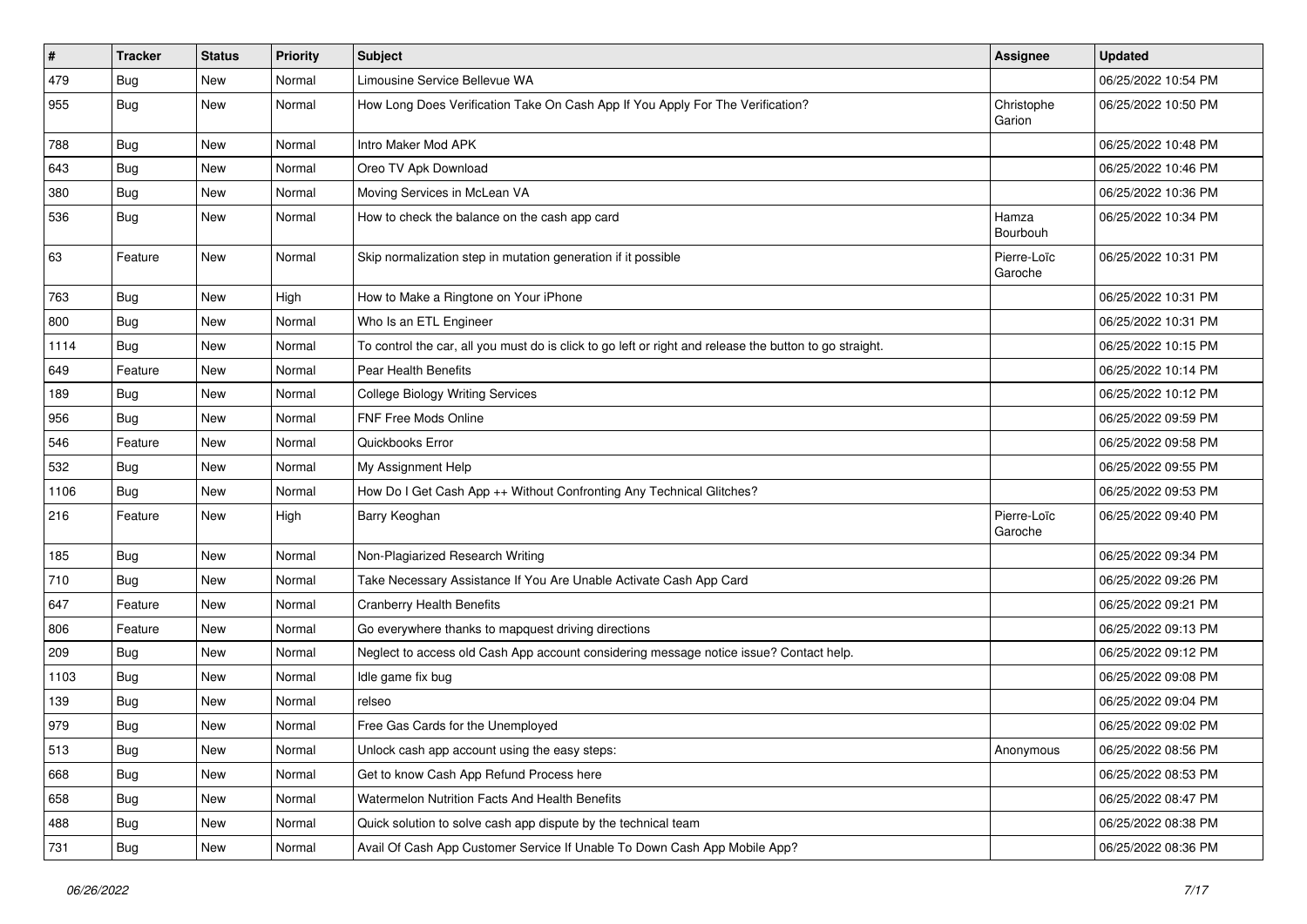| $\vert$ # | <b>Tracker</b> | <b>Status</b> | <b>Priority</b> | <b>Subject</b>                                                   | <b>Assignee</b>        | <b>Updated</b>      |
|-----------|----------------|---------------|-----------------|------------------------------------------------------------------|------------------------|---------------------|
| 615       | <b>Bug</b>     | New           | Normal          | CheapestMedsShop   100% Safe Medicines Online in USA UK & AUS.   |                        | 06/25/2022 08:36 PM |
| 196       | <b>Bug</b>     | New           | Normal          | Homoeobazaar For Homeopathy Medicines                            |                        | 06/25/2022 08:34 PM |
| 613       | Bug            | <b>New</b>    | Normal          | Buy Aspadol 100mg Tab Online in US, UK, AU   Erospharmacy        |                        | 06/25/2022 08:32 PM |
| 695       | Bug            | New           | Normal          | Refer Listas IPTV Apk                                            |                        | 06/25/2022 08:23 PM |
| 484       | Bug            | New           | Normal          | UK best essay writing service                                    |                        | 06/25/2022 08:18 PM |
| 600       | Bug            | New           | Normal          | Play Store Pro                                                   |                        | 06/25/2022 08:17 PM |
| 225       | <b>Bug</b>     | New           | Normal          | instant personal loan                                            |                        | 06/25/2022 08:11 PM |
| 450       | Bug            | New           | Normal          | Floor Stripping Quincy MA                                        |                        | 06/25/2022 08:06 PM |
| 552       | Feature        | New           | Normal          | Radio rfm and the benefits of radio rfm                          |                        | 06/25/2022 08:02 PM |
| 812       | Feature        | New           | Normal          | canon.com/ijsetup                                                |                        | 06/25/2022 07:40 PM |
| 457       | <b>Bug</b>     | New           | Normal          | Carpet Cleaning Medford MA                                       |                        | 06/25/2022 07:36 PM |
| 183       | <b>Bug</b>     | New           | Normal          | Nursing Assignment Help Online                                   |                        | 06/25/2022 07:34 PM |
| 696       | <b>Bug</b>     | New           | Normal          | How to Install the TuMangaOnline App                             |                        | 06/25/2022 07:31 PM |
| 184       | Bug            | New           | Normal          | Affordable Business Writing Services                             |                        | 06/25/2022 07:28 PM |
| 527       | Feature        | New           | Normal          | My Teachers                                                      |                        | 06/25/2022 07:28 PM |
| 704       | Bug            | <b>New</b>    | Normal          | Reach support team of Chime Customer Service for instant help    |                        | 06/25/2022 07:25 PM |
| 400       | Bug            | New           | Normal          | Office Moving Services in Potomac MD                             |                        | 06/25/2022 07:17 PM |
| 524       | <b>Bug</b>     | New           | Normal          | How Does Google Account Recovery Work If Your Account Is Hacked? |                        | 06/25/2022 07:08 PM |
| 178       | <b>Bug</b>     | New           | Normal          | transparent lace wigs                                            |                        | 06/25/2022 07:07 PM |
| 263       | Feature        | New           | Normal          | Wrecked Car Is Nothing But A Worthless                           | Pierre-Loïc<br>Garoche | 06/25/2022 06:59 PM |
| 336       | <b>Bug</b>     | <b>New</b>    | Normal          | Tile & Grout Cleaning Services in Norfolk VA                     |                        | 06/25/2022 06:58 PM |
| 716       | Bug            | New           | Normal          | La celebración de un BabyShower.                                 |                        | 06/25/2022 06:52 PM |
| 564       | Bug            | New           | Normal          | How To Install RepelisPlus On Your Android Phone?                |                        | 06/25/2022 06:46 PM |
| 579       | <b>Bug</b>     | New           | Normal          | YOUR CV MAKES YOUR FIRST IMPRESSION                              | Christophe<br>Garion   | 06/25/2022 06:46 PM |
| 246       | <b>Bug</b>     | New           | Normal          | The Beast App                                                    |                        | 06/25/2022 06:42 PM |
| 345       | <b>Bug</b>     | New           | Normal          | Stain Protection Services in Chesapeake VA                       |                        | 06/25/2022 06:38 PM |
| 233       | <b>Bug</b>     | New           | Normal          | Anauthorsway.com: My User Experience                             |                        | 06/25/2022 06:28 PM |
| 770       | Bug            | New           | Normal          | Canon IJ Network Tool                                            |                        | 06/25/2022 06:23 PM |
| 1024      | <b>Bug</b>     | New           | Normal          | How to choose the right broker                                   |                        | 06/25/2022 06:23 PM |
| 1025      | <b>Bug</b>     | New           | Normal          | how to change the logo in wordpress                              |                        | 06/25/2022 06:20 PM |
| 1026      | <b>Bug</b>     | New           | Normal          | New Puzzle Game for All Age - Dordle                             |                        | 06/25/2022 06:17 PM |
| 1027      | Bug            | New           | Normal          | Word hurdle: Viral and Fun Online Game                           |                        | 06/25/2022 06:13 PM |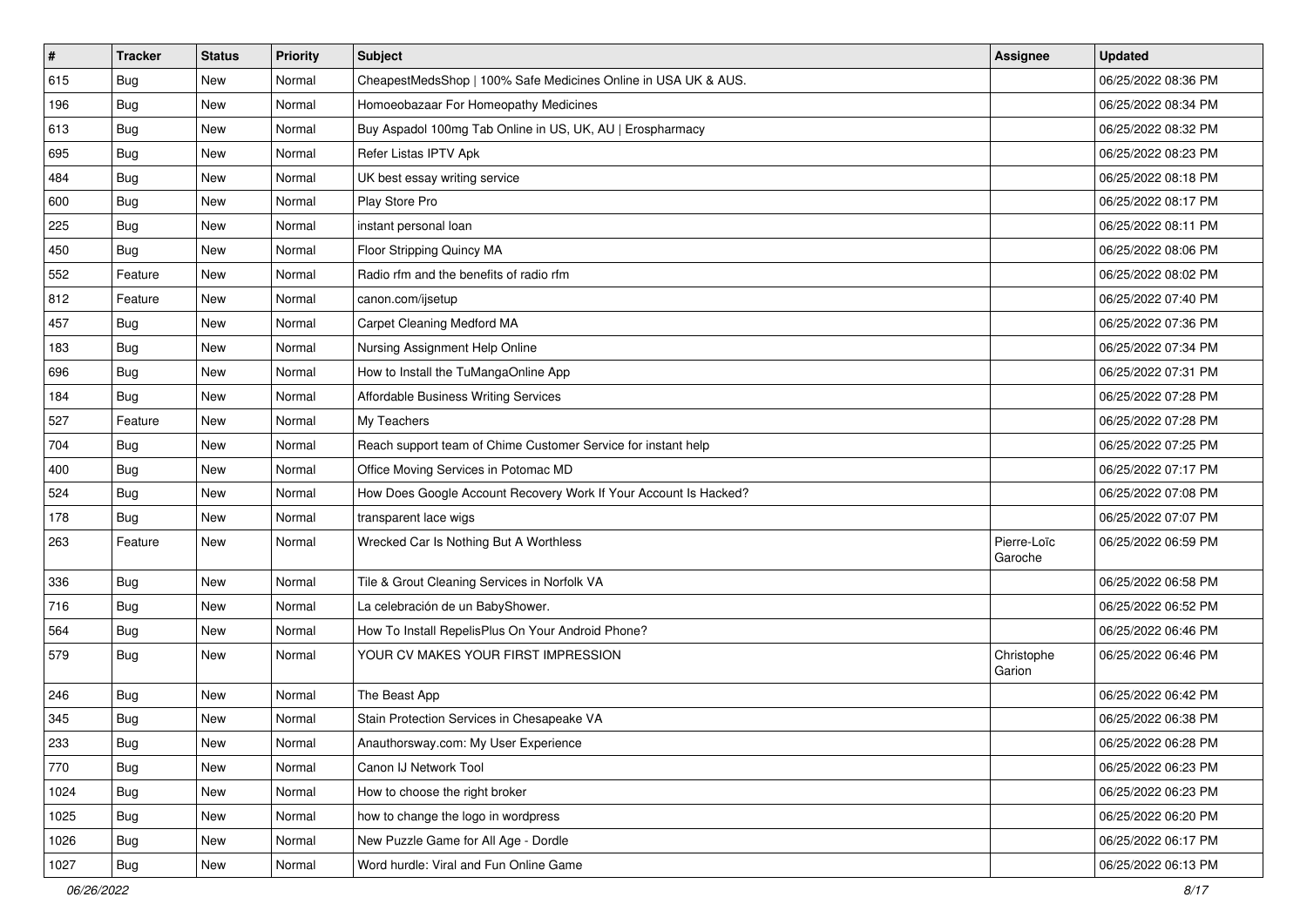| $\vert$ # | <b>Tracker</b> | <b>Status</b> | <b>Priority</b> | Subject                                                                          | <b>Assignee</b>        | <b>Updated</b>      |
|-----------|----------------|---------------|-----------------|----------------------------------------------------------------------------------|------------------------|---------------------|
| 526       | <b>Bug</b>     | New           | Normal          | Soundcloud to mp3 converter - Download Soundcloud songs                          |                        | 06/25/2022 05:36 PM |
| 804       | Bug            | <b>New</b>    | Normal          | Review                                                                           |                        | 06/25/2022 05:07 PM |
| 709       | <b>Bug</b>     | New           | Normal          | How To Load Cash App Card At Walmart Without Having To Face Any Hassle?          |                        | 06/25/2022 05:02 PM |
| 636       | <b>Bug</b>     | New           | Normal          | What is the most popular furniture color?                                        |                        | 06/25/2022 04:57 PM |
| 133       | Bug            | New           | Normal          | craftlabs                                                                        |                        | 06/25/2022 04:43 PM |
| 242       | Feature        | New           | Normal          | Descripción de Torque Pro MOD APK para Android                                   |                        | 06/25/2022 04:37 PM |
| 151       | Feature        | New           | Normal          | Law Essay Writing Service - Assignments Planet                                   |                        | 06/25/2022 04:36 PM |
| 590       | <b>Bug</b>     | New           | Normal          | Follow proper initiatives to check my cash app card balance:                     |                        | 06/25/2022 04:29 PM |
| 798       | <b>Bug</b>     | <b>New</b>    | Normal          | Who Is an ETL Engineer                                                           |                        | 06/25/2022 04:19 PM |
| 483       | <b>Bug</b>     | New           | Normal          | UK best essay writing service                                                    |                        | 06/25/2022 04:05 PM |
| 634       | Bug            | New           | Normal          | Buy Vidalista Tablets (Tadalafil) at [\$25 OFF + Free Shipping] Vidalistatablets |                        | 06/25/2022 04:00 PM |
| 598       | Bug            | New           | Normal          | Universo s / f Download                                                          |                        | 06/25/2022 03:38 PM |
| 126       | Feature        | New           | Normal          | Stussy Air Force 1 replica                                                       |                        | 06/25/2022 03:19 PM |
| 653       | <b>Bug</b>     | New           | Normal          | Jujube (Jinjoles): Properties And Health Benefits                                |                        | 06/25/2022 03:18 PM |
| 735       | Bug            | New           | Normal          | A quick fix of how to get money back from cash app stocks                        |                        | 06/25/2022 02:59 PM |
| 575       | Feature        | New           | Low             | cheap jordan replicas for sale                                                   | Pierre-Loïc<br>Garoche | 06/25/2022 02:59 PM |
| 534       | Bug            | New           | Normal          | Know how to initiate cash app refund by contacting the technical team            | Pierre-Loïc<br>Garoche | 06/25/2022 02:56 PM |
| 694       | <b>Bug</b>     | New           | Normal          | How to Get Guidance On How To Cash App Withdrawal Limit?                         | Christophe<br>Garion   | 06/25/2022 02:42 PM |
| 234       | Bug            | New           | Normal          | My Personal Experience With the College Writing Services                         |                        | 06/25/2022 02:33 PM |
| 720       | Bug            | New           | Normal          | How does Cash App Phone Number provide a quick treatment?                        |                        | 06/25/2022 02:32 PM |
| 556       | <b>Bug</b>     | New           | Normal          | Play Game Mod Apk With Your Friends                                              |                        | 06/25/2022 02:31 PM |
| 584       | <b>Bug</b>     | New           | Normal          | Want the cash app customer service number to check balance?                      |                        | 06/25/2022 02:30 PM |
| 722       | Bug            | New           | Normal          | Vergrößern Sie Instagram-Fotos mit instazoom                                     | Christophe<br>Garion   | 06/25/2022 02:24 PM |
| 822       | Bug            | New           | Normal          | Dowload Your Boyfriend Game                                                      |                        | 06/25/2022 02:15 PM |
| 667       | <b>Bug</b>     | New           | Normal          | What Is a Ringtone?                                                              |                        | 06/25/2022 02:04 PM |
| 703       | <b>Bug</b>     | New           | Normal          | For real-time help, dial Facebook customer service number                        |                        | 06/25/2022 02:00 PM |
| 250       | <b>Bug</b>     | New           | Normal          | Reviews of phone ringtones                                                       |                        | 06/25/2022 01:59 PM |
| 619       | Bug            | New           | Normal          | Online Trusted Medicine Store in US for Health - Genericmedsupply                |                        | 06/25/2022 01:55 PM |
| 490       | <b>Bug</b>     | New           | Normal          | Unlock cash app account by getting quick solutions from the technical executives |                        | 06/25/2022 01:20 PM |
| 190       | <b>Bug</b>     | New           | Normal          | All About Cash App Transfer Fail Problems                                        |                        | 06/25/2022 01:12 PM |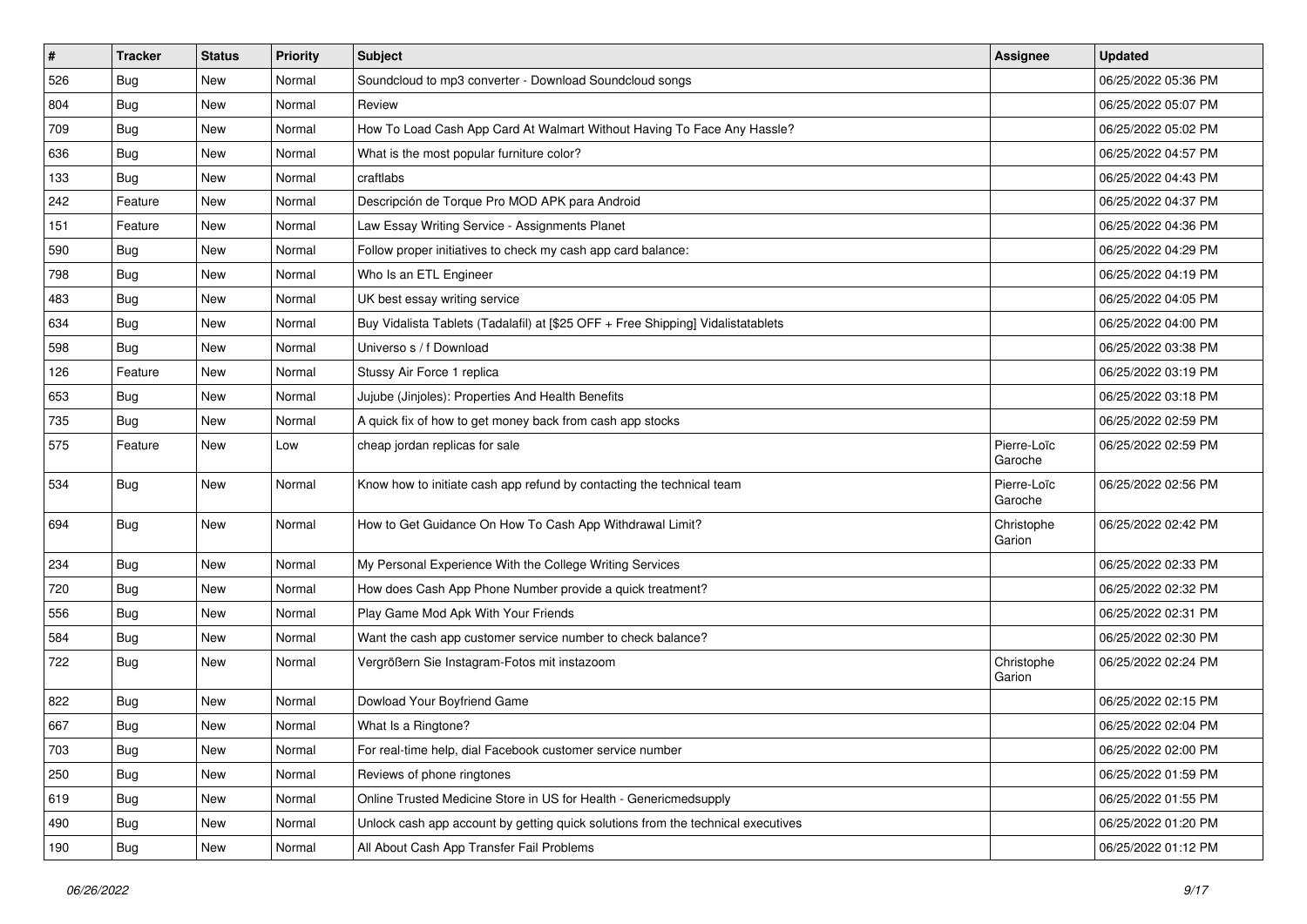| #    | <b>Tracker</b> | <b>Status</b> | <b>Priority</b> | <b>Subject</b>                                                                                                                                                                                                                                                        | <b>Assignee</b>      | <b>Updated</b>      |
|------|----------------|---------------|-----------------|-----------------------------------------------------------------------------------------------------------------------------------------------------------------------------------------------------------------------------------------------------------------------|----------------------|---------------------|
| 669  | Feature        | New           | Normal          | Nursing Assignment Help                                                                                                                                                                                                                                               |                      | 06/25/2022 12:41 PM |
| 797  | <b>Bug</b>     | New           | Normal          | Psychedelic                                                                                                                                                                                                                                                           | Christophe<br>Garion | 06/25/2022 12:37 PM |
| 588  | Bug            | New           | Normal          | YouTube Vanced Apk Manager App - Como instalá-lo                                                                                                                                                                                                                      |                      | 06/25/2022 12:21 PM |
| 689  | Bug            | New           | Normal          | How to use twitch.tv/activate?                                                                                                                                                                                                                                        |                      | 06/25/2022 12:12 PM |
| 715  | <b>Bug</b>     | New           | Normal          | Puppy Playtime Descargar gratis                                                                                                                                                                                                                                       |                      | 06/25/2022 12:10 PM |
| 808  | Bug            | New           | Normal          | Sinnvolle Guten-Morgen-Grüße                                                                                                                                                                                                                                          |                      | 06/25/2022 12:09 PM |
| 347  | Bug            | New           | Normal          | Eco/Green Cleaning Services in Chesapeake VA                                                                                                                                                                                                                          |                      | 06/25/2022 12:06 PM |
| 723  | <b>Bug</b>     | New           | High            | The best horror game in 2021                                                                                                                                                                                                                                          | Christophe<br>Garion | 06/25/2022 11:56 AM |
| 805  | <b>Bug</b>     | New           | Normal          | Ketamine Online Store                                                                                                                                                                                                                                                 | Christophe<br>Garion | 06/25/2022 11:28 AM |
| 789  | Bug            | New           | Normal          | Full version                                                                                                                                                                                                                                                          |                      | 06/25/2022 11:26 AM |
| 777  | <b>Bug</b>     | New           | Normal          | Obtain driving instructions using Google Maps.                                                                                                                                                                                                                        |                      | 06/25/2022 11:21 AM |
| 173  | Feature        | New           | Normal          | private limited company registration                                                                                                                                                                                                                                  |                      | 06/25/2022 11:13 AM |
| 683  | Feature        | <b>New</b>    | Normal          | Game creation                                                                                                                                                                                                                                                         |                      | 06/25/2022 11:12 AM |
| 687  | Bug            | New           | Normal          | How to use twitch.tv/activate?                                                                                                                                                                                                                                        |                      | 06/25/2022 10:58 AM |
| 724  | Bug            | New           | Normal          | Dial Chime Customer support number for a quick response                                                                                                                                                                                                               |                      | 06/25/2022 10:58 AM |
| 538  | Bug            | New           | Normal          | Will cash app refund money if scammed quickly?                                                                                                                                                                                                                        |                      | 06/25/2022 10:20 AM |
| 518  | Bug            | <b>New</b>    | Normal          | How To Check The Balance Of Cash App Account By Taking Cash App Support?                                                                                                                                                                                              |                      | 06/25/2022 10:09 AM |
| 765  | Bug            | New           | Normal          | Follow proper initiatives to check my cash app                                                                                                                                                                                                                        |                      | 06/25/2022 10:08 AM |
| 239  | <b>Bug</b>     | New           | Normal          | Algunas características más de Choices MOD APK                                                                                                                                                                                                                        |                      | 06/25/2022 10:05 AM |
| 143  | Bug            | New           | Normal          | Bob lace front wigs                                                                                                                                                                                                                                                   |                      | 06/25/2022 10:05 AM |
| 641  | Bug            | New           | Normal          | Get Best Economics Dissertation Writing Service                                                                                                                                                                                                                       |                      | 06/25/2022 10:04 AM |
| 672  | <b>Bug</b>     | New           | Normal          | The easiest way to delete ringtones on iPhone                                                                                                                                                                                                                         |                      | 06/25/2022 10:02 AM |
| 138  | Bug            | New           | Normal          | own-sweethome                                                                                                                                                                                                                                                         |                      | 06/25/2022 09:59 AM |
| 593  | <b>Bug</b>     | New           | Normal          | Eiffel Spark Ultimate C2 SN series is a fully synthetic range of advanced performance engine oils blended in high<br>performance fully synthetic (PAO – polyalphaolefin) basestocks fortified with advanced technology additive<br>system, specifically formulated to |                      | 06/25/2022 09:51 AM |
| 711  | Bug            | New           | Normal          | Human Fall Flat Apk Download                                                                                                                                                                                                                                          |                      | 06/25/2022 09:44 AM |
| 740  | Feature        | New           | Normal          | Online Thesis Help USA                                                                                                                                                                                                                                                |                      | 06/25/2022 09:42 AM |
| 1126 | <b>Bug</b>     | New           | Normal          | 1PLSD                                                                                                                                                                                                                                                                 |                      | 06/25/2022 09:36 AM |
| 218  | <b>Bug</b>     | New           | Normal          | Popular Educational trends                                                                                                                                                                                                                                            |                      | 06/25/2022 09:30 AM |
| 474  | Bug            | New           | Normal          | Floor Waxing Arlington MA                                                                                                                                                                                                                                             |                      | 06/25/2022 09:26 AM |
| 167  | Bug            | New           | Normal          | instant loan without documents                                                                                                                                                                                                                                        | Anonymous            | 06/25/2022 08:50 AM |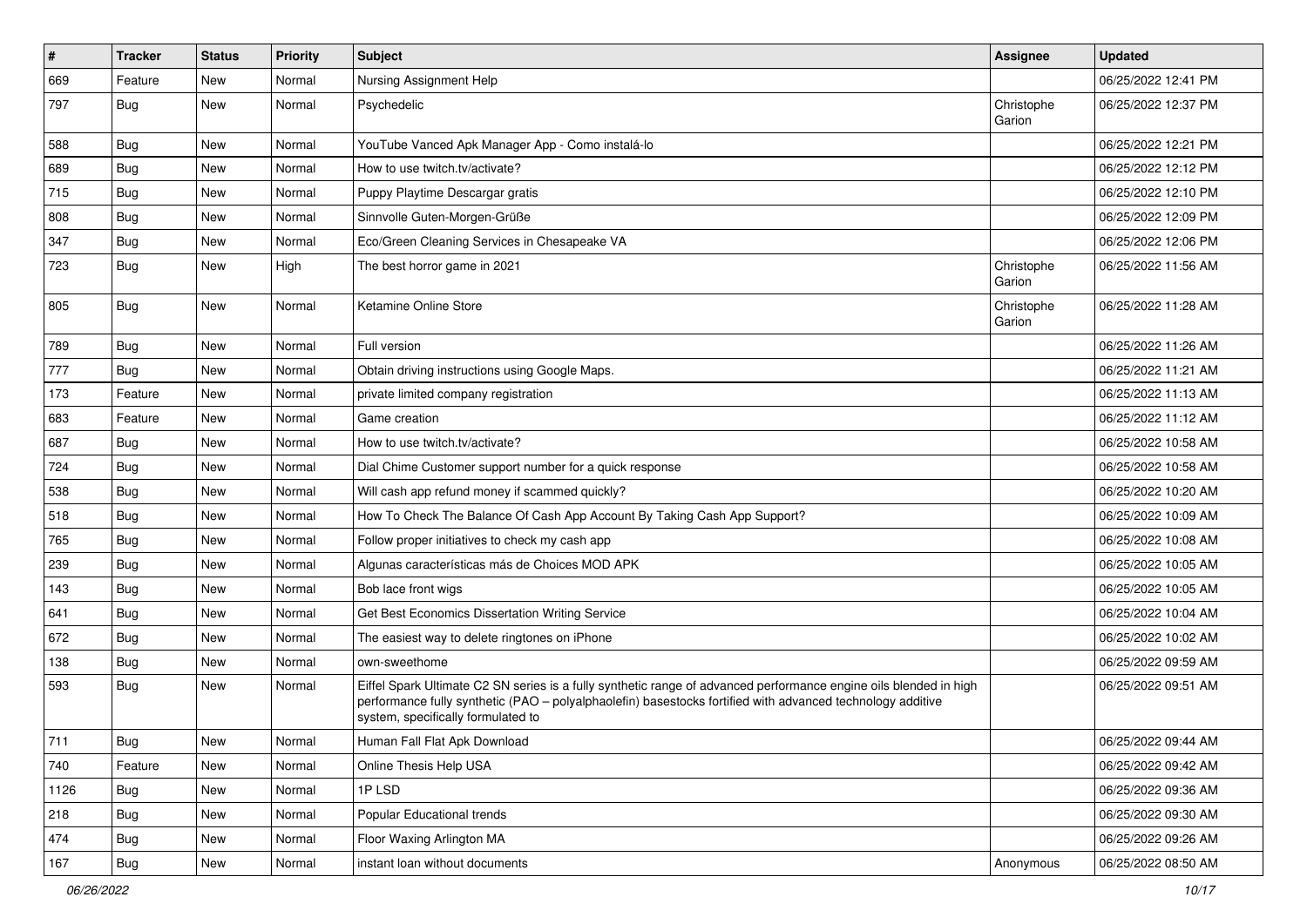| $\vert$ # | <b>Tracker</b> | <b>Status</b> | <b>Priority</b> | Subject                                                                   | <b>Assignee</b>        | <b>Updated</b>      |
|-----------|----------------|---------------|-----------------|---------------------------------------------------------------------------|------------------------|---------------------|
| 149       | <b>Bug</b>     | New           | Normal          | dftgy                                                                     |                        | 06/25/2022 07:33 AM |
| 207       | Feature        | New           | Low             | real estate lead conversion                                               |                        | 06/25/2022 07:24 AM |
| 114       | Bug            | New           | Normal          | <b>Medical Research Writing Services</b>                                  |                        | 06/25/2022 07:20 AM |
| 651       | <b>Bug</b>     | New           | Normal          | Salmon Health Benefits                                                    |                        | 06/25/2022 07:05 AM |
| 684       | Bug            | New           | Normal          | Difference between paper map and online map                               |                        | 06/25/2022 06:57 AM |
| 780       | <b>Bug</b>     | New           | Normal          | <b>Best Whatsapp Modified APKs</b>                                        | Pierre-Loïc<br>Garoche | 06/25/2022 06:54 AM |
| 317       | Bug            | New           | Normal          | Eco/Green Cleaning Services in Virginia Beach VA                          |                        | 06/25/2022 06:50 AM |
| 164       | <b>Bug</b>     | New           | Normal          | dfgbd                                                                     |                        | 06/25/2022 06:49 AM |
| 511       | Feature        | New           | Normal          | Fashion                                                                   | Anonymous              | 06/25/2022 06:41 AM |
| 595       | <b>Bug</b>     | New           | Normal          | RFM Online - une révolution dans la gestion de l'identité numérique       |                        | 06/25/2022 06:29 AM |
| 726       | Bug            | New           | Normal          | Mobile Application Development Services                                   |                        | 06/25/2022 06:02 AM |
| 697       | <b>Bug</b>     | New           | Normal          | How to Descargar Pura TV For Android                                      |                        | 06/25/2022 06:01 AM |
| 224       | Feature        | New           | Normal          | Instant Personal Loan                                                     | Pierre-Loïc<br>Garoche | 06/25/2022 05:58 AM |
| 571       | Bug            | New           | Normal          | How may the Cash app dispute your trade?                                  | Pierre-Loïc<br>Garoche | 06/25/2022 05:15 AM |
| 793       | Feature        | New           | Urgent          | Where can I find cheap FIFA coins?                                        | Pierre-Loïc<br>Garoche | 06/25/2022 05:05 AM |
| 769       | <b>Bug</b>     | New           | Normal          | check my cash app                                                         |                        | 06/25/2022 04:55 AM |
| 533       | Bug            | New           | Normal          | How to complete the homework assignments in economics in the easiest way? |                        | 06/25/2022 04:41 AM |
| 645       | <b>Bug</b>     | New           | Normal          | thong tin chinh xac nhat hom nay                                          |                        | 06/25/2022 04:16 AM |
| 515       | <b>Bug</b>     | New           | Normal          | Fragment Nike Dunk High Tokyo Fake                                        |                        | 06/25/2022 03:13 AM |
| 605       | Feature        | New           | Normal          | What will the future of logo design be like?                              |                        | 06/25/2022 03:02 AM |
| 280       | <b>Bug</b>     | New           | Normal          | Pacific Web Design                                                        |                        | 06/25/2022 02:56 AM |
| 315       | Bug            | New           | Normal          | Dissertation help UK                                                      |                        | 06/25/2022 02:51 AM |
| 784       | Bug            | New           | Normal          | How To Add Money On Cash App Card And Check The Funds?                    |                        | 06/25/2022 02:10 AM |
| 235       | <b>Bug</b>     | New           | Low             | HP Printer Assistant Software   Download & Install HP Assistant           |                        | 06/25/2022 02:09 AM |
| 773       | <b>Bug</b>     | New           | Normal          | Spades - Play online free                                                 |                        | 06/25/2022 02:00 AM |
| 113       | <b>Bug</b>     | New           | Normal          | ufc 254 live                                                              |                        | 06/25/2022 01:50 AM |
| 206       | <b>Bug</b>     | New           | Low             | <b>Cheap Electric Bikes</b>                                               |                        | 06/25/2022 01:44 AM |
| 690       | <b>Bug</b>     | New           | Normal          | campervan hire                                                            |                        | 06/25/2022 01:32 AM |
| 781       | Bug            | New           | Normal          | Free Whatsapp Group to Join                                               |                        | 06/25/2022 01:25 AM |
| 794       | Feature        | New           | Normal          | Safe place to buy fifa coins                                              |                        | 06/25/2022 12:53 AM |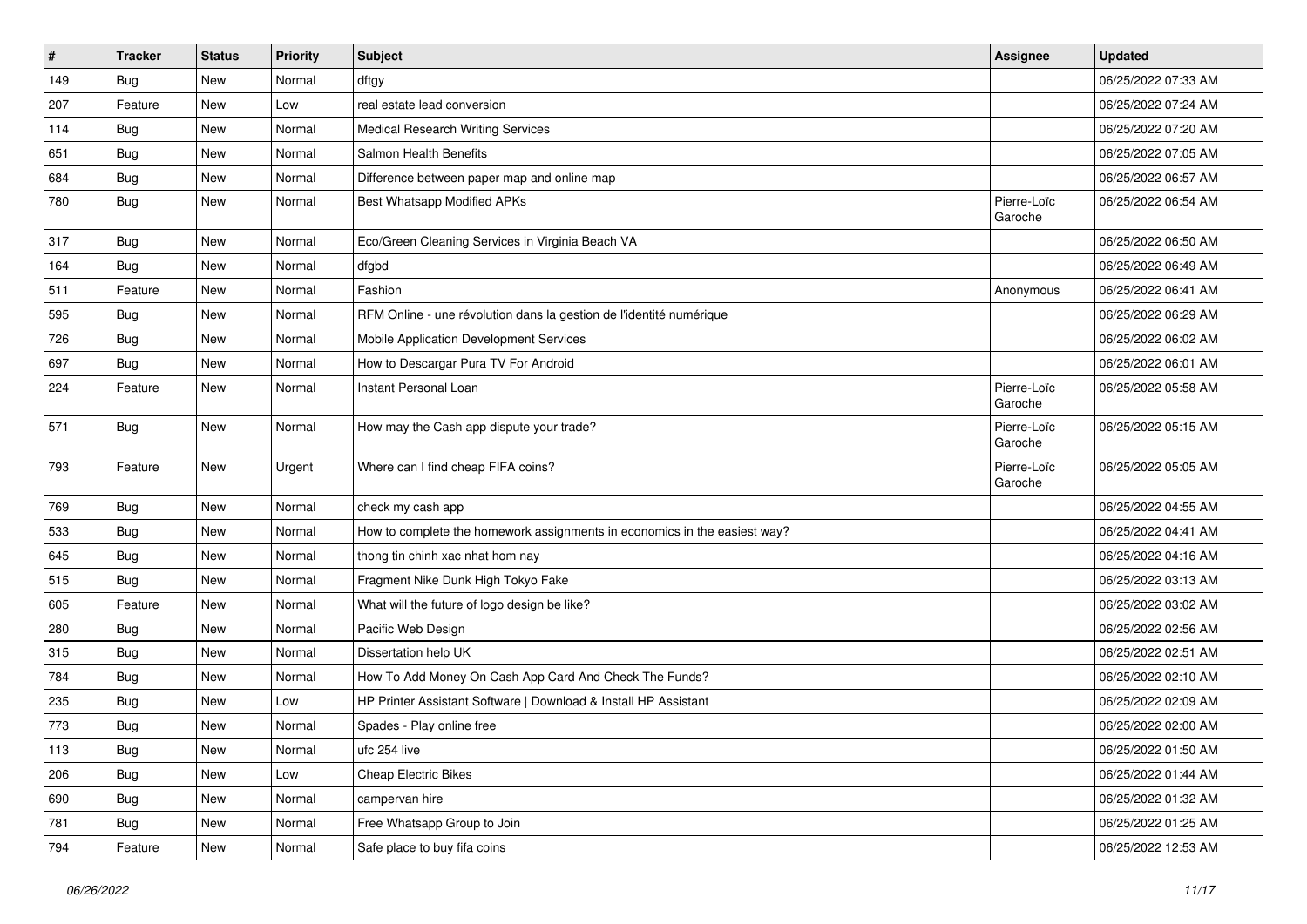| $\sharp$ | <b>Tracker</b> | <b>Status</b> | <b>Priority</b> | <b>Subject</b>                                                                                               | <b>Assignee</b>        | <b>Updated</b>      |
|----------|----------------|---------------|-----------------|--------------------------------------------------------------------------------------------------------------|------------------------|---------------------|
| 637      | Feature        | New           | Normal          | Why do the Outlook rules not work in my account?                                                             |                        | 06/25/2022 12:51 AM |
| 129      | <b>Bug</b>     | New           | Normal          | xcvgbgh                                                                                                      |                        | 06/25/2022 12:48 AM |
| 344      | Bug            | New           | Normal          | Odor Removal Services in Chesapeake VA                                                                       |                        | 06/25/2022 12:42 AM |
| 802      | Bug            | New           | Normal          | Who Is an ETL Engineer                                                                                       |                        | 06/25/2022 12:34 AM |
| 170      | Feature        | New           | Normal          | top mba colleges in bangalore                                                                                |                        | 06/25/2022 12:33 AM |
| 182      | <b>Bug</b>     | New           | Normal          | <b>Healthcare Custom Writing Services</b>                                                                    |                        | 06/25/2022 12:31 AM |
| 611      | Feature        | New           | Normal          | Buy All Modafinil & Armodafinil Tablets @Buy Modafinil US                                                    |                        | 06/25/2022 12:31 AM |
| 123      | <b>Bug</b>     | New           | Normal          | https://www.reddit.com/r/NRLgrandfinal2020/                                                                  |                        | 06/25/2022 12:24 AM |
| 240      | Feature        | New           | Normal          | Juego interesante de Dragon Ball Legends MOD APK                                                             |                        | 06/25/2022 12:21 AM |
| 489      | Bug            | New           | Normal          | Get cash app refund instantly if sent to the wrong person                                                    |                        | 06/25/2022 12:09 AM |
| 809      | <b>Bug</b>     | New           | Normal          | Smash Karts - immerse yourself in the exciting race                                                          |                        | 06/24/2022 11:37 PM |
| 565      | Bug            | New           | Normal          | How To Install RepelisPlus On Your Android Phone?                                                            |                        | 06/24/2022 11:27 PM |
| 610      | Feature        | New           | Normal          | CheapestMedsShop 100% Safe Medicines Online in USA UK & AUS.                                                 |                        | 06/24/2022 11:23 PM |
| 801      | Bug            | New           | Normal          | Who Is an ETL Engineer                                                                                       |                        | 06/24/2022 11:18 PM |
| 210      | Bug            | New           | Normal          | Issue with check symbol in Cash App? Dial assist number with calling Cash App customer service phone number. |                        | 06/24/2022 10:52 PM |
| 316      | Bug            | New           | Normal          | Finden Sie den besten Klingelton für Ihr Telefon                                                             |                        | 06/24/2022 10:28 PM |
| 674      | <b>Bug</b>     | New           | Normal          | The best game in 2021                                                                                        | Pierre-Loïc<br>Garoche | 06/24/2022 10:05 PM |
| 247      | <b>Bug</b>     | New           | Normal          | best 4 Channel Amp                                                                                           |                        | 06/24/2022 09:44 PM |
| 721      | Bug            | New           | Normal          | Cómo instalar un Mod Apk                                                                                     |                        | 06/24/2022 09:39 PM |
| 707      | <b>Bug</b>     | <b>New</b>    | Normal          | Why Accounting Assignments Are Beneficial For The Students?                                                  | Pierre-Loïc<br>Garoche | 06/24/2022 09:16 PM |
| 589      | Bug            | New           | Normal          | How can I get the cash app phone number of customer support?                                                 |                        | 06/24/2022 08:57 PM |
| 568      | <b>Bug</b>     | New           | Normal          | Instale a versão mais recente do YouTube Premium                                                             |                        | 06/24/2022 08:51 PM |
| 623      | <b>Bug</b>     | New           | Normal          | Listen to online radio stations for mobile phones                                                            |                        | 06/24/2022 08:21 PM |
| 640      | Bug            | New           | Normal          | play game with me                                                                                            |                        | 06/24/2022 08:20 PM |
| 759      | <b>Bug</b>     | New           | Normal          | Canon IJ Network Tool                                                                                        | Pierre-Loïc<br>Garoche | 06/24/2022 08:18 PM |
| 537      | <b>Bug</b>     | New           | Normal          | Get tech assistance with customer support on ATT Yahoo email login issue.                                    |                        | 06/24/2022 08:07 PM |
| 664      | <b>Bug</b>     | New           | Normal          | Tea TV Apk Download - The Best Way to Watch Movies Offline                                                   |                        | 06/24/2022 08:01 PM |
| 629      | <b>Bug</b>     | New           | Normal          | How Can I Load Cash App Card at Walmart straight away?                                                       |                        | 06/24/2022 07:55 PM |
| 719      | <b>Bug</b>     | New           | Normal          | How Do I Send \$5000 Through Cash App Account With Ease?                                                     |                        | 06/24/2022 07:15 PM |
| 622      | Bug            | New           | Normal          | CheapestMedsShop   100% Safe Medicines Online in UK & AUS.                                                   |                        | 06/24/2022 07:10 PM |
| 549      | <b>Bug</b>     | New           | Normal          | Radio Luisteren                                                                                              |                        | 06/24/2022 07:01 PM |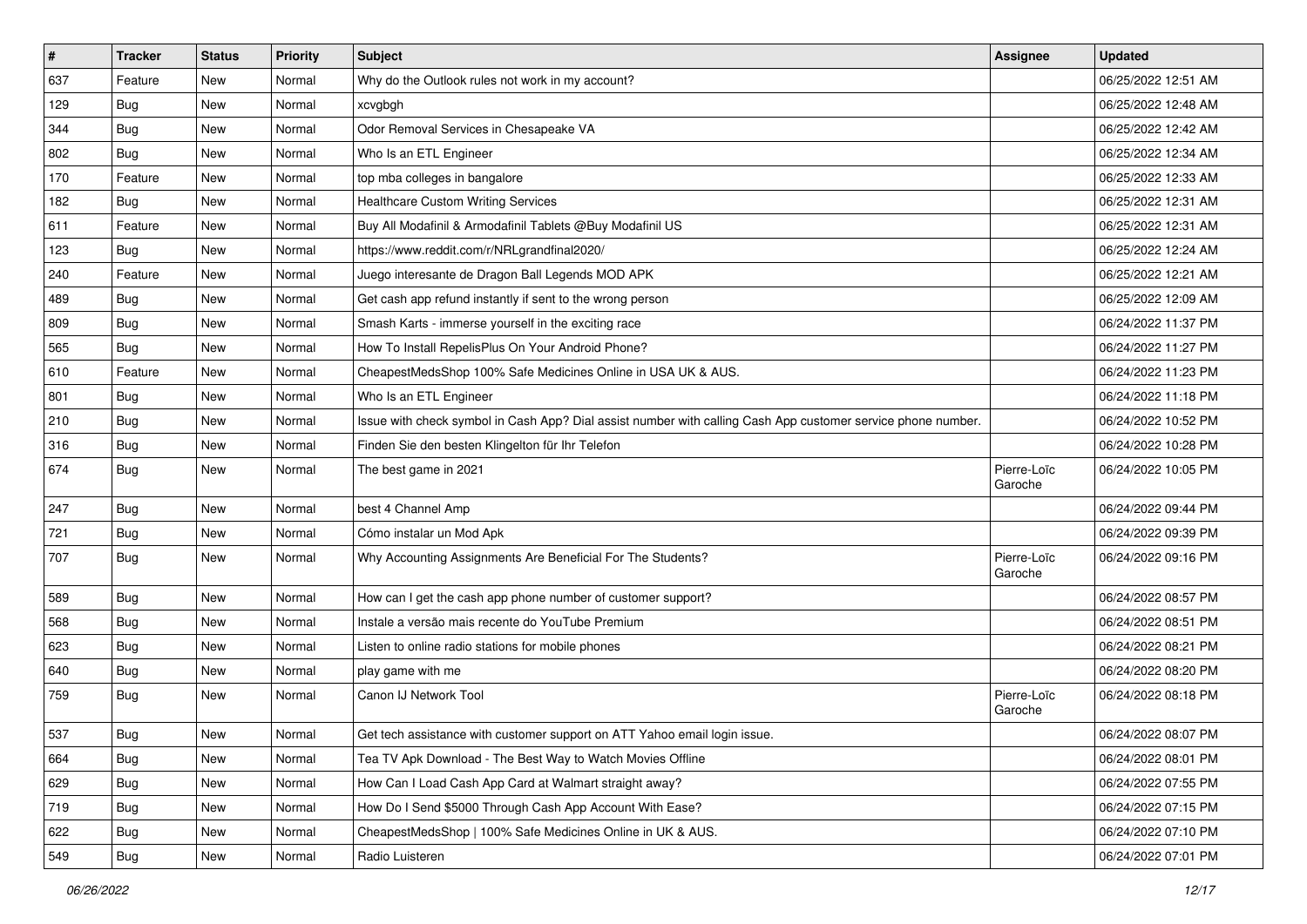| #   | <b>Tracker</b> | <b>Status</b> | <b>Priority</b> | Subject                                                                          | <b>Assignee</b>        | <b>Updated</b>      |
|-----|----------------|---------------|-----------------|----------------------------------------------------------------------------------|------------------------|---------------------|
| 555 | <b>Bug</b>     | New           | Normal          | web design development in hyderabad                                              |                        | 06/24/2022 06:49 PM |
| 150 | Bug            | New           | Normal          | dfgh                                                                             |                        | 06/24/2022 06:46 PM |
| 231 | Bug            | New           | Normal          | Is the ringtone download difficult or not?                                       | Pierre-Loïc<br>Garoche | 06/24/2022 06:35 PM |
| 522 | Feature        | <b>New</b>    | Normal          | Can You Check App Limits, If Cash app won't let me send money?                   |                        | 06/24/2022 06:33 PM |
| 574 | Bug            | New           | Normal          | How to fix the Epson printer offline issue due to a wired connection?            |                        | 06/24/2022 06:23 PM |
| 604 | <b>Bug</b>     | New           | Normal          | Idle Game Online                                                                 |                        | 06/24/2022 06:16 PM |
| 473 | <b>Bug</b>     | New           | Normal          | Floor Stripping Arlington MA                                                     |                        | 06/24/2022 06:14 PM |
| 257 | <b>Bug</b>     | New           | Normal          | Best latte machines                                                              |                        | 06/24/2022 06:11 PM |
| 470 | <b>Bug</b>     | New           | Normal          | Commercial Floor Cleaning Westchester MA                                         |                        | 06/24/2022 06:00 PM |
| 461 | <b>Bug</b>     | New           | Normal          | Germs Removal Medford MA                                                         |                        | 06/24/2022 05:59 PM |
| 547 | <b>Bug</b>     | New           | Normal          | Get rid of the issue of cash app down by calling experts.                        |                        | 06/24/2022 05:42 PM |
| 764 | Bug            | New           | Normal          | What is available to see what I can watch HBO Max?                               |                        | 06/24/2022 05:42 PM |
| 577 | <b>Bug</b>     | New           | Normal          | Follow these easy steps to make Admiral Casino Login                             |                        | 06/24/2022 05:34 PM |
| 603 | Bug            | New           | Normal          | Premiere gratuito da lista de IPTV                                               |                        | 06/24/2022 05:30 PM |
| 466 | Bug            | New           | Normal          | Floor Stripping Westchester MA                                                   |                        | 06/24/2022 05:26 PM |
| 193 | <b>Bug</b>     | New           | Normal          | 18% Discount on Homeopathic medicines                                            |                        | 06/24/2022 05:20 PM |
| 662 | <b>Bug</b>     | New           | Normal          | Oreo TV Download - The Easiest Way to Watch Live TV                              |                        | 06/24/2022 05:18 PM |
| 581 | <b>Bug</b>     | New           | Normal          | E-Learning Course Help                                                           |                        | 06/24/2022 05:18 PM |
| 617 | <b>Bug</b>     | New           | Normal          | Buy Vidalista Tablets (Tadalafil) at [\$25 OFF + Free Shipping] Vidalistatablets |                        | 06/24/2022 05:14 PM |
| 543 | Feature        | New           | Normal          | Get tech assistance with customer support on ATT Yahoo email login issue.        |                        | 06/24/2022 05:08 PM |
| 642 | Bug            | New           | Normal          | thong tin thoi tiet ngay hom nay                                                 |                        | 06/24/2022 04:48 PM |
| 118 | Bug            | New           | Normal          | qolf                                                                             | Anonymous              | 06/24/2022 04:30 PM |
| 799 | <b>Bug</b>     | New           | Normal          | Who Is an ETL Engineer                                                           |                        | 06/24/2022 04:30 PM |
| 712 | <b>Bug</b>     | New           | Normal          | Tips and Tricks                                                                  |                        | 06/24/2022 04:19 PM |
| 142 | Feature        | New           | Normal          | About ashimary hair                                                              |                        | 06/24/2022 04:10 PM |
| 616 | <b>Bug</b>     | New           | Normal          | Buy Anavar Tablets   Anavar For Sale in USA, UK & Australia                      |                        | 06/24/2022 03:52 PM |
| 115 | <b>Bug</b>     | New           | Normal          | NFL LIVE STREAM                                                                  |                        | 06/24/2022 03:52 PM |
| 578 | Feature        | New           | High            | Derrick Gore                                                                     | Pierre-Loïc<br>Garoche | 06/24/2022 03:35 PM |
| 701 | <b>Bug</b>     | New           | Normal          | Why Law Essay Helper UK is Necessary?                                            |                        | 06/24/2022 03:17 PM |
| 767 | <b>Bug</b>     | New           | Normal          | apkmod                                                                           |                        | 06/24/2022 03:02 PM |
| 475 | <b>Bug</b>     | New           | Normal          | Floor Cleaning Arlington MA                                                      |                        | 06/24/2022 02:37 PM |
| 516 | <b>Bug</b>     | New           | Normal          | Does Cash App Help To Get Cash App Refund Without Any Interruption?              |                        | 06/24/2022 01:56 PM |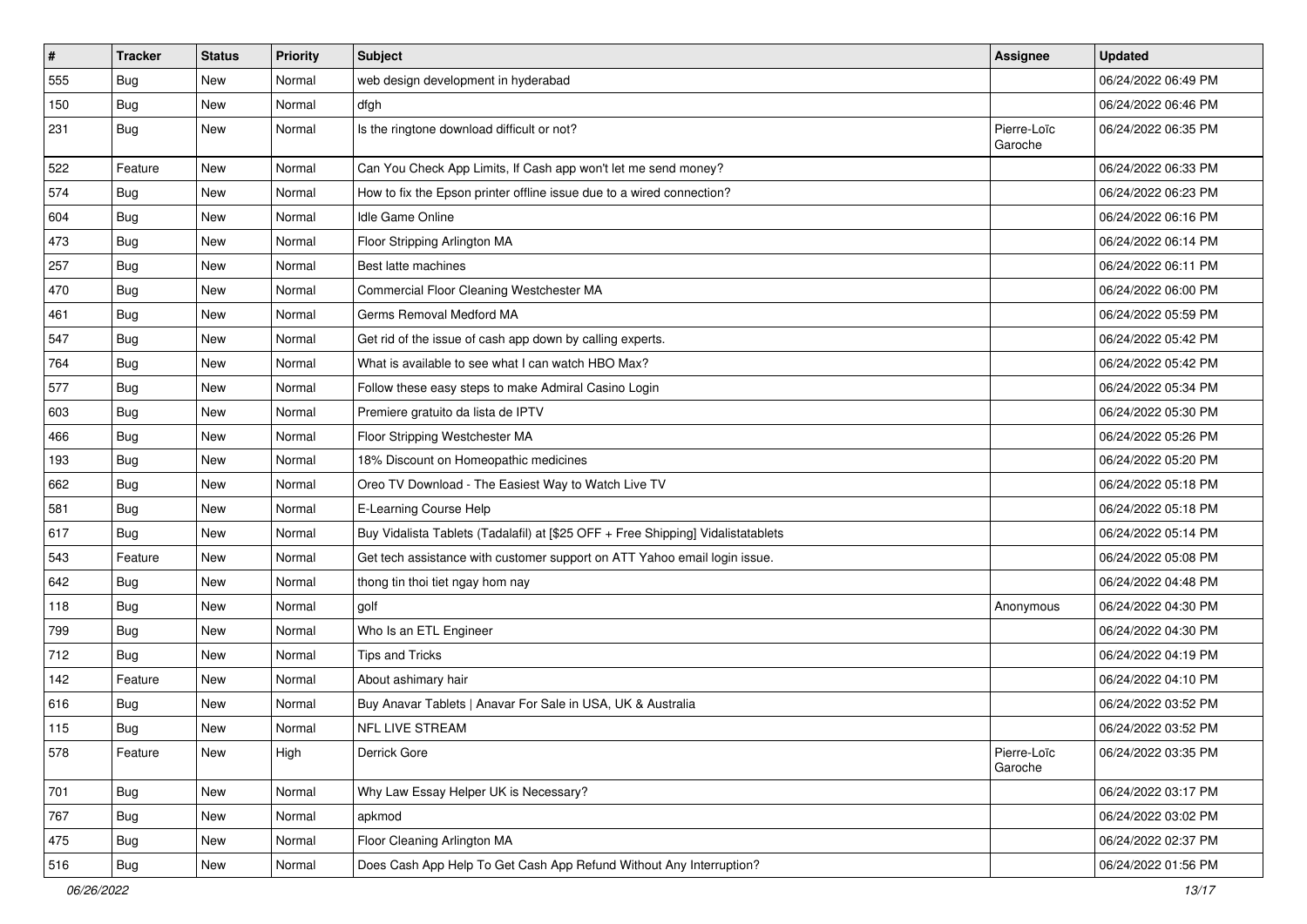| $\vert$ # | <b>Tracker</b> | <b>Status</b> | <b>Priority</b> | <b>Subject</b>                                                                      | <b>Assignee</b>        | <b>Updated</b>      |
|-----------|----------------|---------------|-----------------|-------------------------------------------------------------------------------------|------------------------|---------------------|
| 782       | <b>Bug</b>     | New           | Normal          | Comment faire une sonnerie téléphonique                                             |                        | 06/24/2022 01:32 PM |
| 803       | Feature        | New           | High            | Ketamine Online Store                                                               | Pierre-Loïc<br>Garoche | 06/24/2022 01:24 PM |
| 561       | <b>Bug</b>     | <b>New</b>    | Normal          | Enjoy the Full YouTube Premium Experience With YouTube Premium Membership           |                        | 06/24/2022 11:10 AM |
| 599       | Bug            | New           | Normal          | Do you know how to delete cash app account from your computer?                      |                        | 06/24/2022 10:42 AM |
| 1102      | <b>Bug</b>     | New           | Normal          | Charlottesville Travel Guide?                                                       |                        | 06/24/2022 10:10 AM |
| 559       | Bug            | New           | High            | What Are Permission For Applications like Facebook Sending MMS?                     |                        | 06/24/2022 10:07 AM |
| 285       | Bug            | New           | Normal          | Have you ever written an essay?                                                     |                        | 06/24/2022 09:38 AM |
| 1125      | Bug            | New           | Normal          | What is Wordscapes?                                                                 |                        | 06/24/2022 09:05 AM |
| 661       | Bug            | <b>New</b>    | Normal          | Turbo VPN MOD APK Download                                                          |                        | 06/24/2022 08:51 AM |
| 762       | Bug            | New           | Normal          | How To Add Money To A Cash App Card If Struggling With Low Amount?                  |                        | 06/24/2022 07:48 AM |
| 736       | <b>Bug</b>     | New           | Normal          | I Want to Edit in My Website (transfer-factor.net) Unfortunately, Unable to Edit It |                        | 06/24/2022 07:32 AM |
| 1100      | Feature        | New           | Low             | <b>Food Products</b>                                                                | Pierre-Loïc<br>Garoche | 06/24/2022 07:28 AM |
| 678       | Bug            | New           | Normal          | How to be a winner in buidnow gg                                                    |                        | 06/24/2022 06:57 AM |
| 725       | Feature        | New           | Normal          | What are memo writing services design                                               |                        | 06/24/2022 06:24 AM |
| 655       | <b>Bug</b>     | New           | Normal          | <b>Eggplant Health Benefits</b>                                                     |                        | 06/24/2022 05:17 AM |
| 1124      | <b>Bug</b>     | New           | Normal          | Cookie clicker unblocked                                                            |                        | 06/24/2022 05:14 AM |
| 688       | Bug            | New           | Normal          | How to use twitch.tv/activate?                                                      |                        | 06/24/2022 04:16 AM |
| 1123      | <b>Bug</b>     | New           | Normal          | Where To Watch FIFA World Cup 2022                                                  |                        | 06/24/2022 03:51 AM |
| 761       | Bug            | New           | Normal          | What is it about basketball that makes it so popular in the United States?          | Corentin<br>Lauverjat  | 06/24/2022 03:48 AM |
| 134       | <b>Bug</b>     | New           | Normal          | wisegolfers                                                                         |                        | 06/24/2022 03:34 AM |
| 222       | Bug            | New           | Normal          | Social Profile links                                                                |                        | 06/24/2022 02:53 AM |
| 933       | <b>Bug</b>     | New           | Normal          | How Can I Watch Movies on My Mobile Phone                                           |                        | 06/24/2022 12:55 AM |
| 172       | Feature        | New           | Normal          | pgdm colleges in bangalore                                                          |                        | 06/23/2022 10:47 PM |
| 145       | <b>Bug</b>     | New           | Normal          | abdulbaissagar                                                                      |                        | 06/23/2022 10:46 PM |
| 550       | <b>Bug</b>     | New           | Normal          | Nederland FM - beste manieren om naar internationale radio op internet te luisteren |                        | 06/23/2022 08:56 PM |
| 656       | <b>Bug</b>     | New           | Normal          | Kiwi Nutrition Facts And Health Benefits                                            |                        | 06/23/2022 05:18 PM |
| 594       | Feature        | New           | Normal          | How does research proposal help online make it easy for me?                         |                        | 06/23/2022 04:40 PM |
| 1105      | Bug            | New           | High            | What is Mahjong online?                                                             |                        | 06/23/2022 04:02 PM |
| 271       | Feature        | New           | Normal          | Fashion                                                                             |                        | 06/23/2022 02:36 PM |
| 693       | Feature        | New           | Normal          | How To Get My Money Back From The Cash App To Your Wallet?                          |                        | 06/23/2022 02:32 PM |
| 816       | <b>Bug</b>     | New           | Normal          | Play Scribble io fun with everyone                                                  |                        | 06/23/2022 10:52 AM |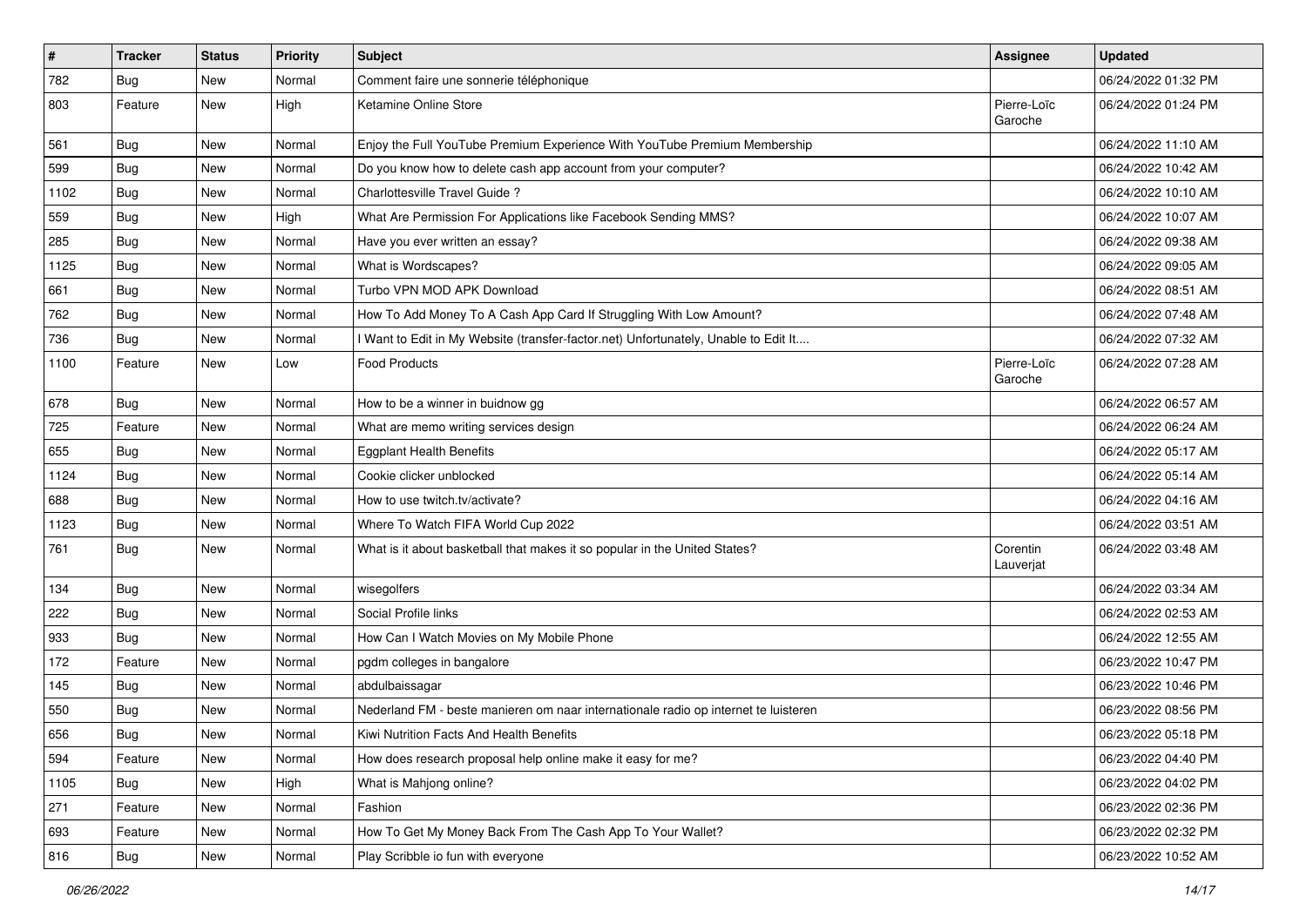| $\vert$ # | Tracker    | <b>Status</b> | <b>Priority</b> | <b>Subject</b>                                                           | Assignee               | <b>Updated</b>      |
|-----------|------------|---------------|-----------------|--------------------------------------------------------------------------|------------------------|---------------------|
| 570       | <b>Bug</b> | New           | Normal          | What is Sutton bank cash app customer service phone number?              | Pierre-Loïc<br>Garoche | 06/23/2022 10:42 AM |
| 576       | Bug        | New           | Normal          | So laden Sie ein Instagram-Bild herunter                                 |                        | 06/23/2022 09:23 AM |
| 460       | <b>Bug</b> | New           | Normal          | Floor Cleaning Medford MA                                                |                        | 06/23/2022 08:39 AM |
| 815       | Bug        | New           | Normal          | how do i call cash app customer service                                  | Xavier Thirioux        | 06/23/2022 08:36 AM |
| 471       | <b>Bug</b> | New           | Normal          | Residential Floor Cleaning Westchester MA                                |                        | 06/23/2022 07:55 AM |
| 174       | Feature    | New           | Normal          | Digital Marketing Philadelphia                                           |                        | 06/23/2022 07:06 AM |
| 469       | <b>Bug</b> | New           | Normal          | Germs Removal Westchester MA                                             |                        | 06/23/2022 06:11 AM |
| 654       | Feature    | New           | Normal          | Peach Health Benefits                                                    |                        | 06/23/2022 05:34 AM |
| 632       | Bug        | New           | Normal          | CheapestMedsShop   100% Safe Medicines Online in UK & AUS.               |                        | 06/23/2022 05:23 AM |
| 817       | Bug        | New           | Normal          | Pacman 30th Anniversary                                                  |                        | 06/23/2022 04:51 AM |
| 874       | <b>Bug</b> | New           | Normal          | Cómo descargar Minecraft Apk                                             |                        | 06/23/2022 04:39 AM |
| 1122      | <b>Bug</b> | New           | Normal          | Count the number of words on the Microsoft Word application in the phone |                        | 06/23/2022 04:19 AM |
| 553       | <b>Bug</b> | New           | Normal          | Cinema HD APK - Free Movie Enjoyment App on Android                      |                        | 06/23/2022 02:21 AM |
| 313       | Bug        | New           | Normal          | Water Extraction Services in Virginia Beach VA                           |                        | 06/23/2022 02:14 AM |
| 766       | Bug        | New           | Normal          | Pobreflix Mod APK Review                                                 |                        | 06/23/2022 01:39 AM |
| 562       | <b>Bug</b> | New           | Normal          | Learn Basic Mahjong Rules                                                |                        | 06/23/2022 12:48 AM |
| 620       | Bug        | New           | Normal          | Viagra Meds: Fastest & Quick Delivery On Your Doorstep - USA             |                        | 06/23/2022 12:03 AM |
| 685       | <b>Bug</b> | New           | Low             | voutube thumbnail downloader                                             | Pierre-Loïc<br>Garoche | 06/22/2022 11:55 PM |
| 551       | <b>Bug</b> | New           | Normal          | Why Do Students Need Online Best Dissertation Writing Services?          |                        | 06/22/2022 05:53 PM |
| 245       | <b>Bug</b> | New           | Normal          | Write My Essay For Me Cheap                                              |                        | 06/22/2022 05:30 PM |
| 926       | Bug        | New           | Normal          | tavor 7                                                                  |                        | 06/22/2022 05:08 PM |
| 155       | Bug        | New           | Normal          | Cant access my cash app account                                          | Pierre-Loïc<br>Garoche | 06/22/2022 02:15 PM |
| 681       | Feature    | New           | High            | <b>Online Class</b>                                                      |                        | 06/22/2022 01:12 PM |
| 1121      | Bug        | New           | Normal          | LustreC do not run                                                       |                        | 06/22/2022 08:43 AM |
| 796       | <b>Bug</b> | New           | Normal          | How Does Cash App ++ actually work and What is the process of it         |                        | 06/22/2022 07:03 AM |
| 614       | Bug        | New           | Normal          | Como baixar o MOD APK no celular                                         |                        | 06/22/2022 04:46 AM |
| 606       | Feature    | New           | Normal          | Play unblocked cookie crush 3                                            | Pierre-Loïc<br>Garoche | 06/22/2022 04:12 AM |
| 262       | Bug        | New           | Normal          | It this true to dealing Wuth                                             |                        | 06/22/2022 04:07 AM |
| 786       | <b>Bug</b> | New           | Normal          | Best Assignment Help in Australia & UK                                   |                        | 06/21/2022 09:28 PM |
| 1069      | <b>Bug</b> | New           | Normal          | how to get cash app support phone number 24*7 available                  |                        | 06/21/2022 08:36 PM |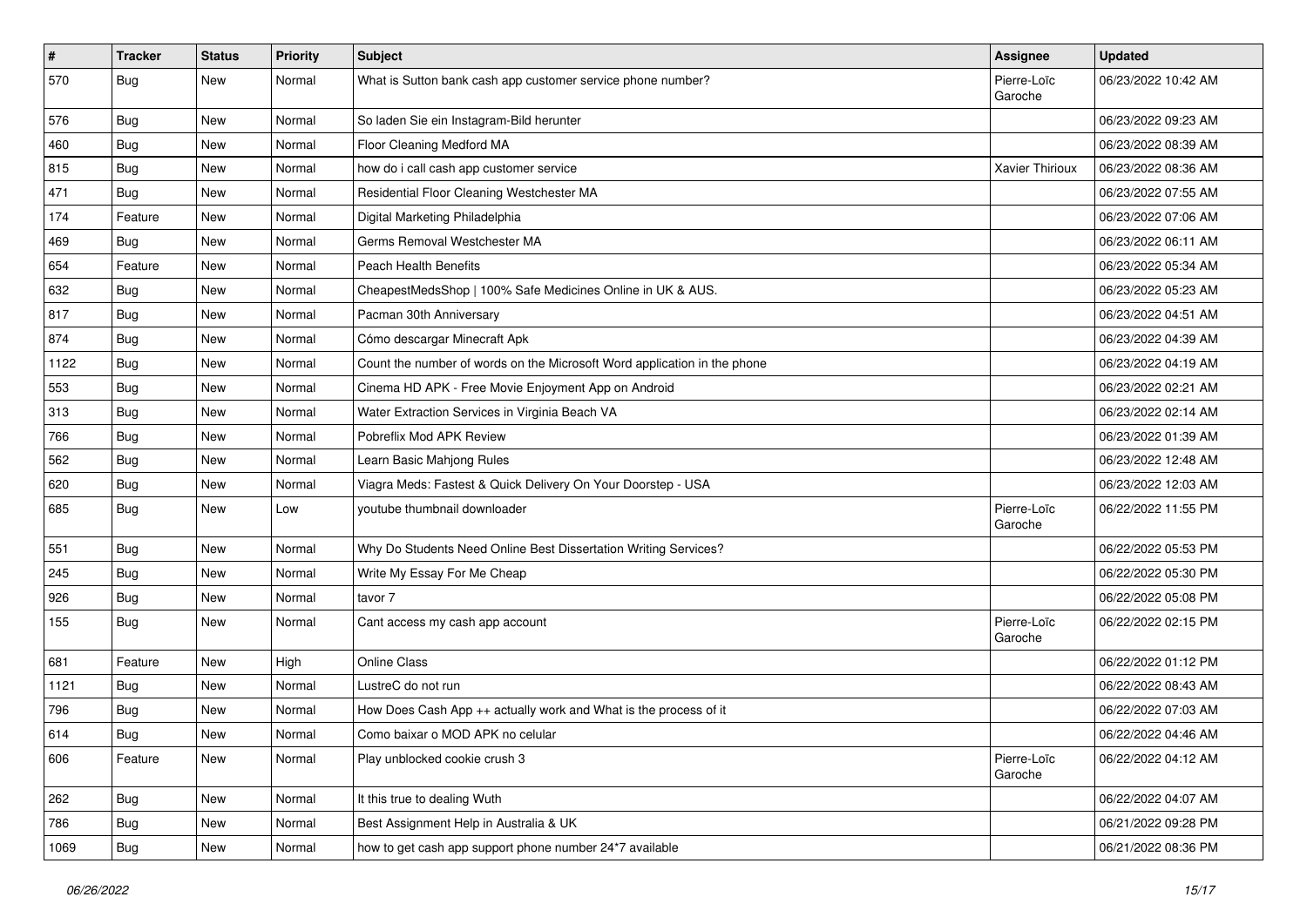| $\vert$ # | <b>Tracker</b> | <b>Status</b> | <b>Priority</b> | Subject                                                                                                                                                  | <b>Assignee</b>        | <b>Updated</b>      |
|-----------|----------------|---------------|-----------------|----------------------------------------------------------------------------------------------------------------------------------------------------------|------------------------|---------------------|
| 249       | <b>Bug</b>     | New           | Normal          | Steps to Activate Cash App Card in Less then 2 Minutes - Get Information                                                                                 | Pierre-Loïc<br>Garoche | 06/21/2022 07:52 PM |
| 1072      | Bug            | New           | Normal          | ij.start canon                                                                                                                                           |                        | 06/21/2022 06:56 PM |
| 1071      | Bug            | New           | Normal          | Cinema HD Review - Cinemahdv2.net                                                                                                                        |                        | 06/21/2022 06:54 PM |
| 464       | Bug            | New           | Normal          | Upholstery Cleaning Westchester MA                                                                                                                       |                        | 06/21/2022 04:02 PM |
| 785       | Bug            | New           | Normal          | How To Get Money Off Cash App Without Card Or With A Card?                                                                                               |                        | 06/21/2022 03:59 PM |
| 810       | Feature        | New           | Normal          | how to remove viruses from a phone                                                                                                                       |                        | 06/21/2022 03:40 PM |
| 1120      | Bug            | New           | Normal          | Summary of 5 best coloring apps on phones                                                                                                                |                        | 06/21/2022 10:24 AM |
| 1097      | Bug            | New           | Normal          | Race and experience new life.                                                                                                                            |                        | 06/21/2022 09:35 AM |
| 580       | Bug            | New           | High            | What is Narrative Essay?                                                                                                                                 | Christophe<br>Garion   | 06/21/2022 09:28 AM |
| 702       | Bug            | New           | Normal          | Avail Chime Customer Service to know How To Get Chime Bank Statement                                                                                     |                        | 06/21/2022 08:32 AM |
| 1119      | <b>Bug</b>     | New           | Normal          | Klondike Solitaire                                                                                                                                       |                        | 06/21/2022 08:25 AM |
| 230       | <b>Bug</b>     | New           | Normal          | Add Money To Cash App Card - Auto Cash Apps                                                                                                              |                        | 06/21/2022 08:18 AM |
| 154       | <b>Bug</b>     | New           | Normal          | fdgyyrut gyrtrw                                                                                                                                          |                        | 06/21/2022 07:35 AM |
| 652       | <b>Bug</b>     | New           | Normal          | Sesame Health Benefits                                                                                                                                   |                        | 06/21/2022 06:52 AM |
| 1118      | Bug            | New           | Normal          | Gameplay Minecraft                                                                                                                                       |                        | 06/21/2022 06:33 AM |
| 1116      | <b>Bug</b>     | New           | Normal          | ipTV smarts pro                                                                                                                                          |                        | 06/21/2022 06:09 AM |
| 1117      | <b>Bug</b>     | New           | Normal          | Equal Words - Word search game for PC and Windows Phone                                                                                                  |                        | 06/21/2022 05:38 AM |
| 624       | <b>Bug</b>     | New           | Normal          | Use go with the Driving Directions for your go                                                                                                           |                        | 06/21/2022 04:54 AM |
| 321       | Bug            | New           | Normal          | Tile & Grout Cleaning Services in Virginia Beach VA                                                                                                      |                        | 06/21/2022 03:04 AM |
| 215       | <b>Bug</b>     | New           | Normal          | How For Top Level Cell Phone For You                                                                                                                     |                        | 06/20/2022 08:14 PM |
| 1115      | Bug            | New           | Normal          | How to access your saved favorite Tiktok                                                                                                                 |                        | 06/20/2022 01:07 PM |
| 1113      | Bug            | New           | Normal          | Press the button to control your car                                                                                                                     |                        | 06/20/2022 12:09 PM |
| 1092      | <b>Bug</b>     | New           | Normal          | Ellison Estate Vineyard                                                                                                                                  |                        | 06/20/2022 12:03 PM |
| 1112      | Bug            | New           | Normal          | What Cash App Policy Says If Random Person Sent Me Money On Cash App?                                                                                    |                        | 06/20/2022 07:48 AM |
| 1088      | <b>Bug</b>     | New           | Normal          | Health And Fitness Tips 2022                                                                                                                             | Pierre-Loïc<br>Garoche | 06/20/2022 06:42 AM |
| 1111      | Bug            | New           | Normal          | LOLBeans is a fun battle royale game where you race with other players while avoiding obstacles. Reach the end<br>of the course in competitive gameplay! |                        | 06/20/2022 06:39 AM |
| 1095      | Feature        | New           | High            | Want to Know the Best CV Makers in Dubai?                                                                                                                |                        | 06/20/2022 06:29 AM |
| 1110      | Bug            | New           | Normal          | Six Guns Mod Apk Answers Your Questions                                                                                                                  | Pierre-Loïc<br>Garoche | 06/20/2022 04:42 AM |
| 1109      | Feature        | New           | Normal          | Six Guns Mod Apk Answers Your Questions                                                                                                                  | Christophe<br>Garion   | 06/20/2022 04:39 AM |